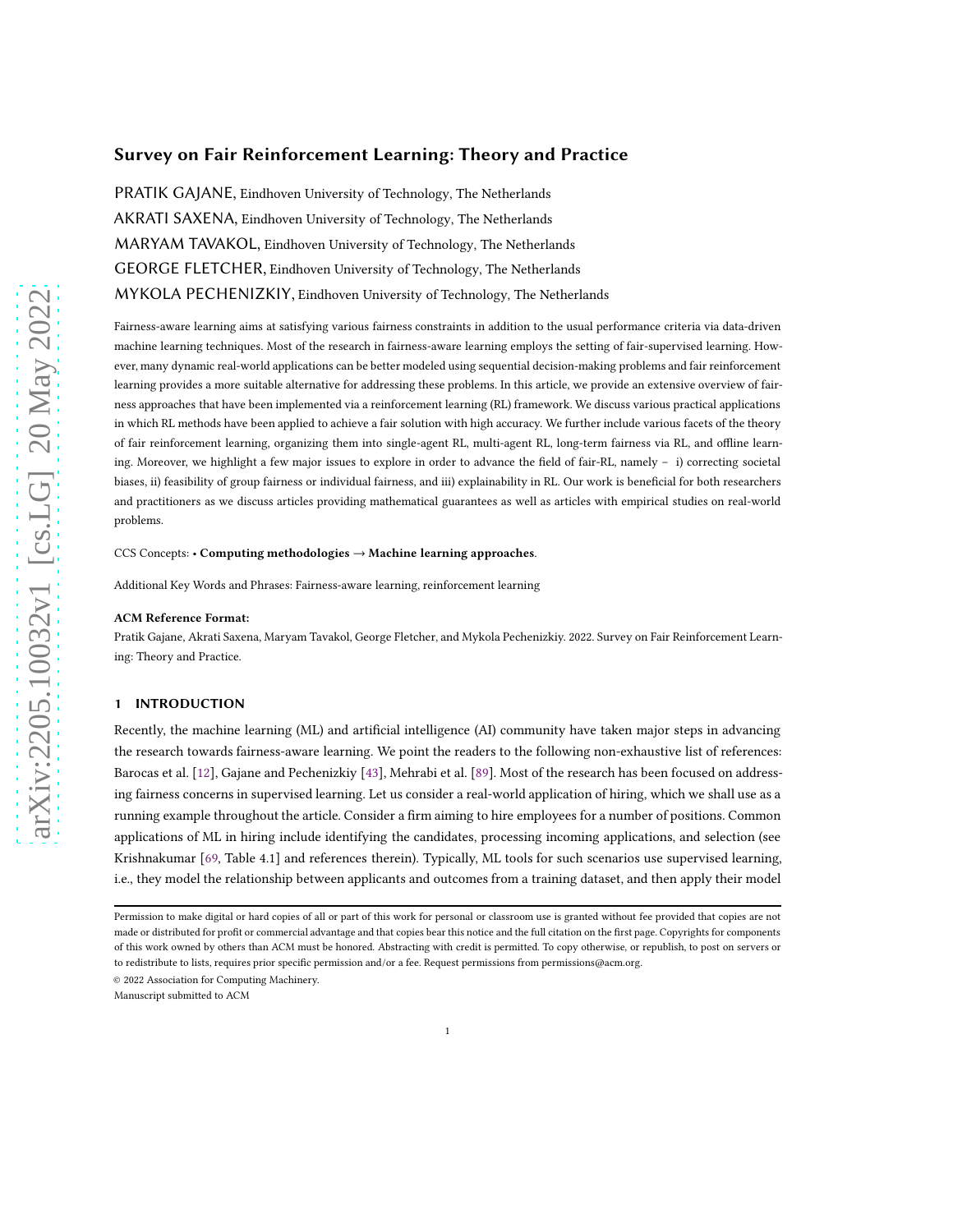to predict outcomes for subsequent applicants [\[75\]](#page-17-1). It has been shown that supervised learning techniques can effectively identify high-quality candidates as well as reduce the duration and cost of hiring [\[54\]](#page-17-2). Nevertheless, supervised learning methods are prone to discrimination or biased outcomes if they are trained on inaccurate [\[68\]](#page-17-3), biased [13], or unrepresentative input data [119]. A number of pre-processing and post-processing methods have been proposed to mitigate these issues (e.g., [\[67\]](#page-17-4),[\[44](#page-16-1)],[\[50\]](#page-17-5)). However, these methods can be expensive, cumbersome, and may also reduce the accuracy of the assessment [\[107\]](#page-19-0). Thus, it is reasonable to look for valid alternatives for fairness-aware supervised learning techniques.

In addition, it has been shown that imposing fairness constraints as a static singular decision (as standard supervised learning methods do) while ignoring subsequent dynamic feedback can harm sub-populations [\[32](#page-16-2), 34, [82\]](#page-18-1). Hence, it is imperative for researchers and practitioners to account for the indirect and delayed effects of the decisions being made by the ML system. It is customary to model such scenarios as sequential decision-making problems as they allow the consequences of a decision to last for an arbitrarily long time [104]. Indeed, regarding our running example of hiring, Zhao and Gordon [147] note: "Hiring is rarely a single decision point, but rather a cumulative series of small decisions."

A number of classical optimization methods can be used for sequential decision-making problems; however, they require as input a complete characterization of the learning environment [\[120\]](#page-19-1). In the case of hiring, this translates to a comprehensive knowledge of how hiring decisions affect the goal of a fair system (i.e., identify high-quality candidates while complying with fairness constraints) which, in practice, is not always available. Reinforcement learning (RL) methods provide a suitable solution in such scenarios as they can learn from interacting with an unknown environment. Furthermore, as explained in Sutton and Barto [\[120](#page-19-1)], the ability to take into account indirect and delayed consequences of actions is a key feature of reinforcement learning methods. This is because an RL agent's actions are permitted to affect the future state of the environment, thereby affecting the options available to the agent at later times.

For the task of hiring, supervised learning may also tend to select from groups with proven track records (i.e., exploitation), rather than selecting from non-traditional applicants (i.e., *exploration*), raising valid concerns about access to opportunity [\[75\]](#page-17-1). Even the goal of selecting high-quality candidates requires some exploration in order to possibly discover a better pool of applicants and consequently make better hiring decisions. However, the hiring firm must also exploit its knowledge about the well-understood parts of applicants' pool to make rewarding decisions. Therefore, neither exploration nor exploitation can be pursued exclusively without failing at the task. RL methods are designed to provide a meticulous and goal-directed trade-off between exploration and exploitation, unlike supervised learning methods. Hence, reinforcement learning can be effectively used for real-world applications (such as hiring, recommendation systems, resource allocation, etc.), posed as a sequential decision-making problem.

Li et al. [\[75\]](#page-17-1) provide comparative results of using reinforcement learning and supervised learning in hiring. They focus on the decision to grant first-round interviews for high-skilled positions in consulting, financial analysis, and data science. Using data from professional services recruiting within a Fortune 500 firm, they demonstrate that the approach based on RL improves the quality (as measured by eventual hiring rates) of candidates selected for an interview while also increasing demographic diversity. On the other hand, supervised learning-based algorithms improve hiring rates but select far fewer Black and Hispanic applicants. Thus, fair reinforcement learning (fair-RL) methods provide a viable solution for fairness-aware decision-making problems which might not be optimally solvable by supervised learning.

Fair-RL poses additional challenges that traditional fairness-oblivious RL methods are unable to solve. A frequently used performance measure in RL algorithms is the *regret*. Regret of an algorithm measures the difference between the best possible performance and the performance of the said algorithm. Therefore, optimizing the performance is equivalent to minimizing the regret, which is a commonly used goal in fairness-oblivious RL. However, minimizing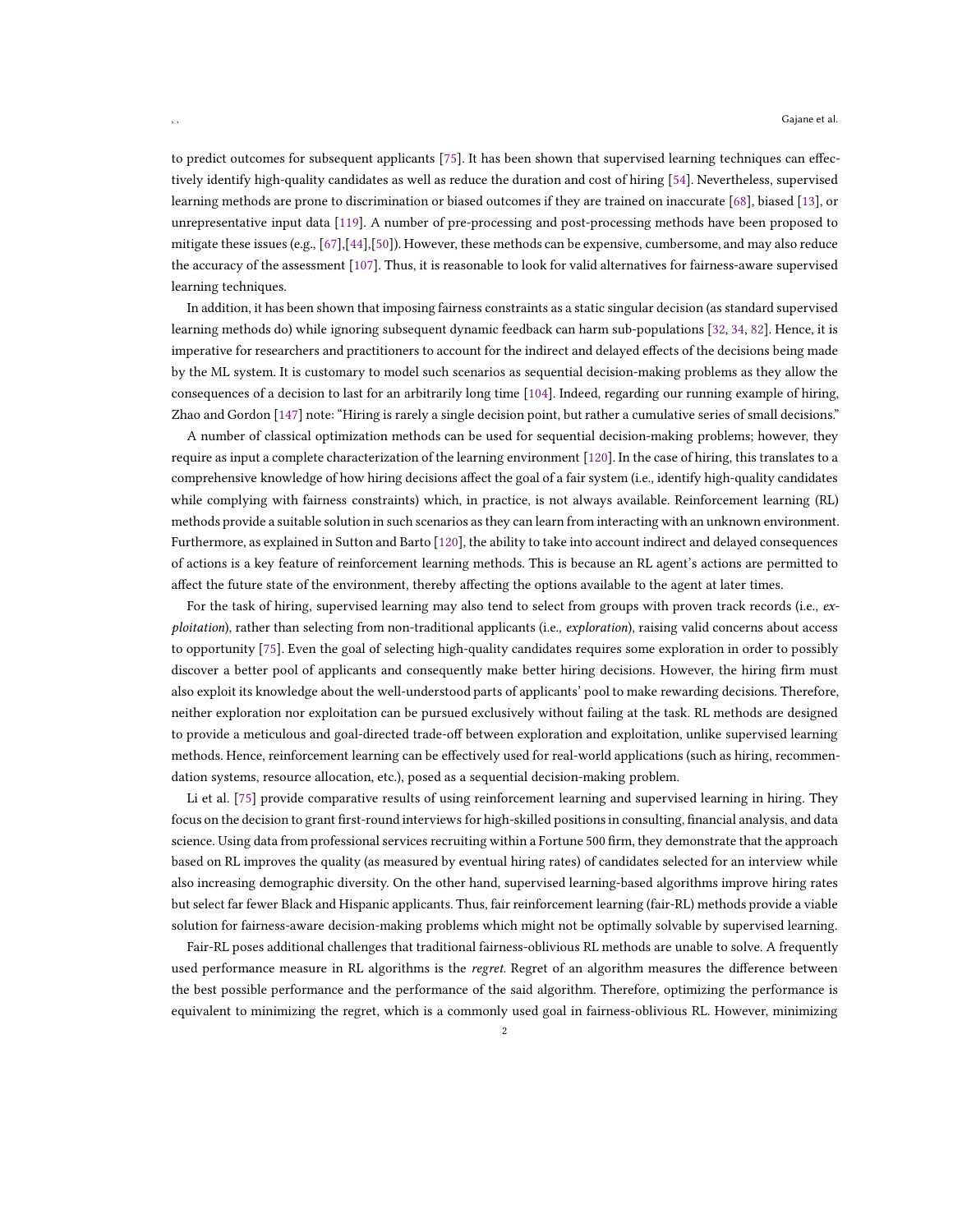the regret might not be sufficient for satisfying fairness constraints. It is easy to construct RL solutions that achieve optimum regret while performing unacceptably on fairness requirements. At the same time, dismal regret cannot be tolerated for the sake of a higher level of compliance with the fairness constraints. Hence, fair-RL presents a dual goal of optimizing the usual performance criteria such as regret and adhering to fairness considerations.

The remainder of this article is structured as follows. In Section [2,](#page-2-0) we begin by providing the preliminaries of fair-RL. Then, in Section [3,](#page-4-0) we furnish the real-world usage of fair-RL methods, followed by an extensive overview of the theory of fair-RL methods in Section [4.](#page-6-0) The kind of problems demonstrated by our running example of hiring mainly fall under single-agent RL, and these methods are enlisted in Section [4.1.](#page-6-1) Fair-RL approaches to handle the extensions of our running example to multiple agents, long-term fairness, and offline learning are described in Section [4.2,](#page-10-0) [4.3,](#page-11-0) and [4.4](#page-12-0) respectively. In Section [5,](#page-13-0) we discuss a few of the major challenges from fair-RL research, and in the end, we provide brief concluding remarks in Section [6.](#page-15-1)

To the best of our knowledge, the closest work to ours is from Zhang and Liu [146] that reviews fairness approaches in sequential decision-making problems. While there is a small overlap limited to Zhang and Liu [146, Section 3.1 and 4.2.5], following are the salient additions in our work – i) we include long-term fairness as well as multi-agent RL problems, ii) we include application of fair-RL approaches to practical problems, and iii) we discuss challenges in fair-RL research at length.

## <span id="page-2-0"></span>2 FUNDAMENTALS OF (FAIR-)REINFORCEMENT LEARNING

In this section, we briefly introduce the fundamental concepts of reinforcement learning. However, providing a thorough review of RL is beyond the scope of this article. We point the readers to Sutton and Barto [\[120\]](#page-19-1), Szepesvári [\[121\]](#page-19-2) for a thorough understanding of the subject matter. Reinforcement learning problems are usually modeled as either multi-armed bandits (MAB), Markov decision processes (MDP), or their variants. Below we briefly introduce some of these formulations.

# 2.1 Multi-Armed Bandit (MAB)

A multi-armed bandit problem can be symbolized as a game from time period  $t = 1, \ldots, T$  between a learner and its environment where T is called the *horizon*. The learner has a set of arms (or actions, used interchangeably in the rest of the article)  $\mathcal A$  available to it. At every time period  $t = 1, \ldots, T$ , each arm  $a$  is associated with a numerical value i.e., a reward <sup>[1](#page-2-1)</sup>. The learner's task is to pull an arm from  $\mathcal{A}$ , whereupon it receives the reward associated with that arm. Such a feedback is called bandit feedback. The learner's goal is to optimize the value of the arms it chooses, and hence its task is to find a policy that selects the best arm for a given time period.

In the stochastic version of this problem, a stationary reward distribution is associated with each arm, and the rewards are drawn from the respective distributions. In the adversarial setting, the rewards are generated by an adversary, and the reward probabilities may not be stationary. Generally, in many real-life applications, some information or context is available that can be used to make a better decision when choosing amongst all actions. These scenarios are modeled by contextual bandits, in which at time step  $t$ , the learner first observes the context  $C_t$  before choosing an action. In the problems described so far, the learner receives absolute feedback about its choices; however, relative feedback is naturally suited to many practical applications where people are expected to provide feedback, e.g., userperceived product preferences or information retrieval systems. These scenarios are modeled by *duelling bandits* in

<span id="page-2-1"></span> $^{\rm 1}$ In some scenarios, considering a loss instead of a reward might be more suitable, however, mathematically, the problem settings as well as the general solution strategies are equivalent. In this article, for the sake of uniformity we consider rewards by default and not losses.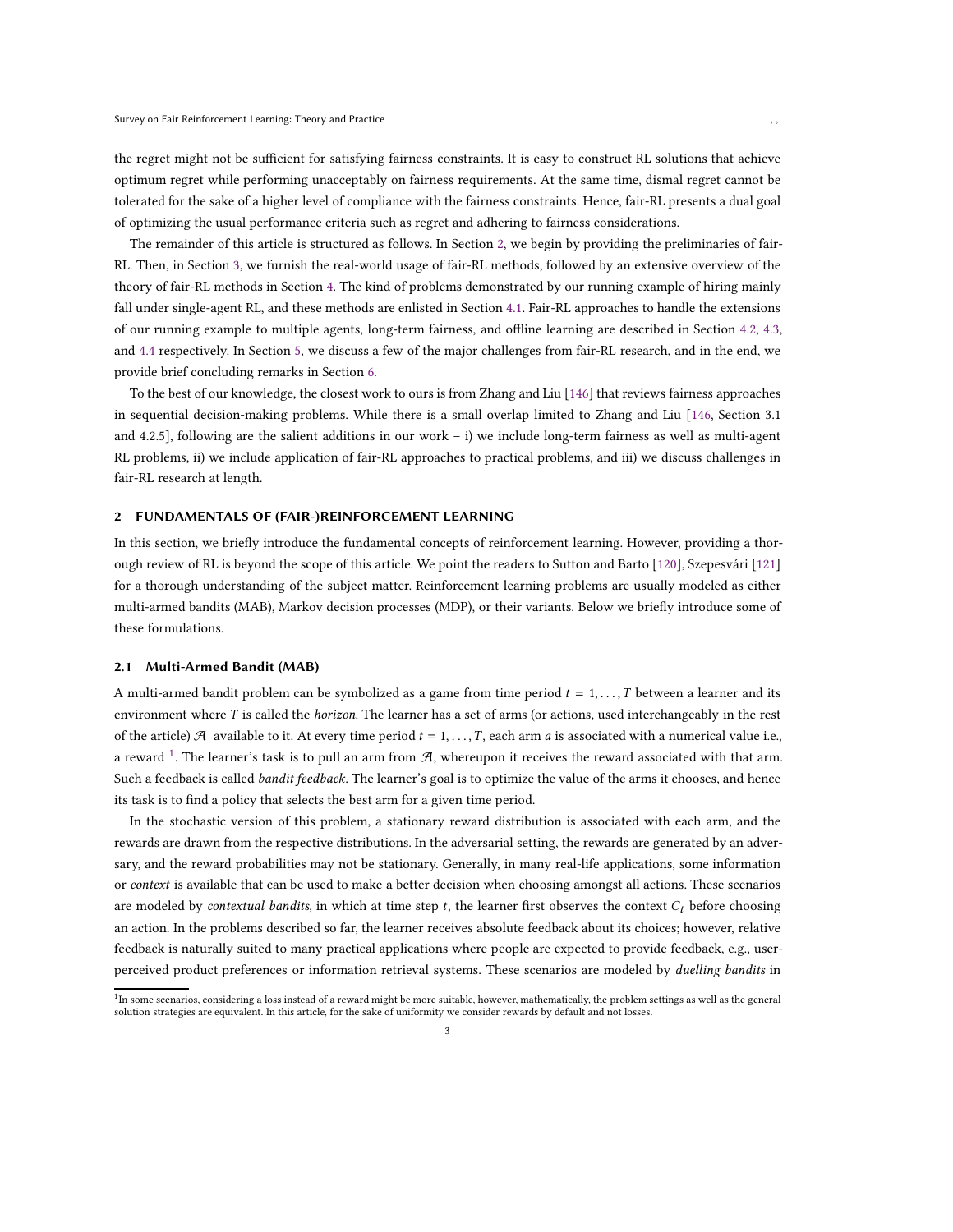which the learner is to select two actions at every time step. As feedback, the learner receives information about which action gave a better reward, i.e., won the duel. Additionally, in order to produce scalable results when the number of actions is large, the setting of infinite bandits is used in the literature. Here, the learner has to choose from a convex set of arms contained in a ball of the given radius. Alternatively, causal bandits[71] are used to study the problem of using causal models to improve the rate at which good interventions<sup>[2](#page-3-0)</sup> can be learned online. In a causal bandit problem, interventions are treated as arms, but their influence on the reward — along with any other observations — is assumed to conform to a known causal graph.

Algorithms for MAB problems are typically divided into two groups [\[65\]](#page-17-6) – i) upper confidence bound (UCB) algorithms (frequentist algorithms), and ii) Thompson sampling based algorithms (Bayesian algorithms).

## 2.2 Markov Decision Process (MDP)

A Markov decision process is characterized by its state set  $S$ , the action set  $A$ , and one-step dynamics of the environment, which specify, for any state and action, the probability of each possible pair of next state and reward. The learner's task is to choose an action from  $\mathcal A$  at each time step. As with MAB problems, the learner's goal is to optimize the received rewards. In some cases, a reward in the future is deemed not worth quite as much as a reward now. This is expressed by using a discount factor  $0 < y < 1$  and a reward that occurs n steps in the future is multiplied by  $\gamma^n$ . In episodic RL problems, an agent interacts with the environment in episodes of fixed length. A partially observable MDP (POMDP) is a generalization of an MDP to model planning under uncertainty. In a POMDP, the learner cannot directly observe the system state, and it uses its observations to form a belief about the current state. Q-learning is a popular RL algorithm [\[120](#page-19-1), Chapter 6] and deep Q-learning is its variant using deep convolutional neural network [\[94](#page-18-2)].

#### 2.3 Multi-Agent RL (MARL)

Multi-agent reinforcement learning studies how multiple agents can collectively learn in the same environment. To see how the single-agent RL concepts discussed above can be readily extended to MARL, we point the readers to Busoniu et al. [\[17](#page-15-2)].

#### 2.4 Fairness in Reinforcement Learning

In the literature, fairness in reinforcement learning methods is aimed at either of the following:

- Alleviate societal bias from the decisions made by learning algorithms (societal fairness) Societal bias or discrimination in this context refers to unfavorable treatment of people due to their membership to certain demographic groups that are distinguished by the *protected* or *sensitive* attributes, such as race, gender, age, etc. Discrimination, based on protected attributes, is prohibited by international legislation [\[2\]](#page-15-3). RL techniques have been applied to several real-life problems from different areas to achieve fair solutions, such as hiring [\[75](#page-17-1)], disease contagion control problem [\[8](#page-15-4)], face recognition [\[135](#page-20-0)], recommendation systems [\[14,](#page-15-5) [16](#page-15-6), [115\]](#page-19-3), and so on.
- Adhere to defined fairness constraints in decision-making or resource allocation (non-societal fairness) On the other hand, some works frame fairness as a way of adhering to defined constraints in allocation tasks or realtime/sequential decision-making problems. This is particularly common in designing fair solutions for resources allocation schemes in computer networks. Other well known applications include HTTP adaptive streaming [\[4](#page-15-7)], traffic management in autonomous vehicles [\[7](#page-15-8)], etc.

4

<span id="page-3-0"></span> $2$ We borrow the term from Pearl [\[98](#page-18-3)].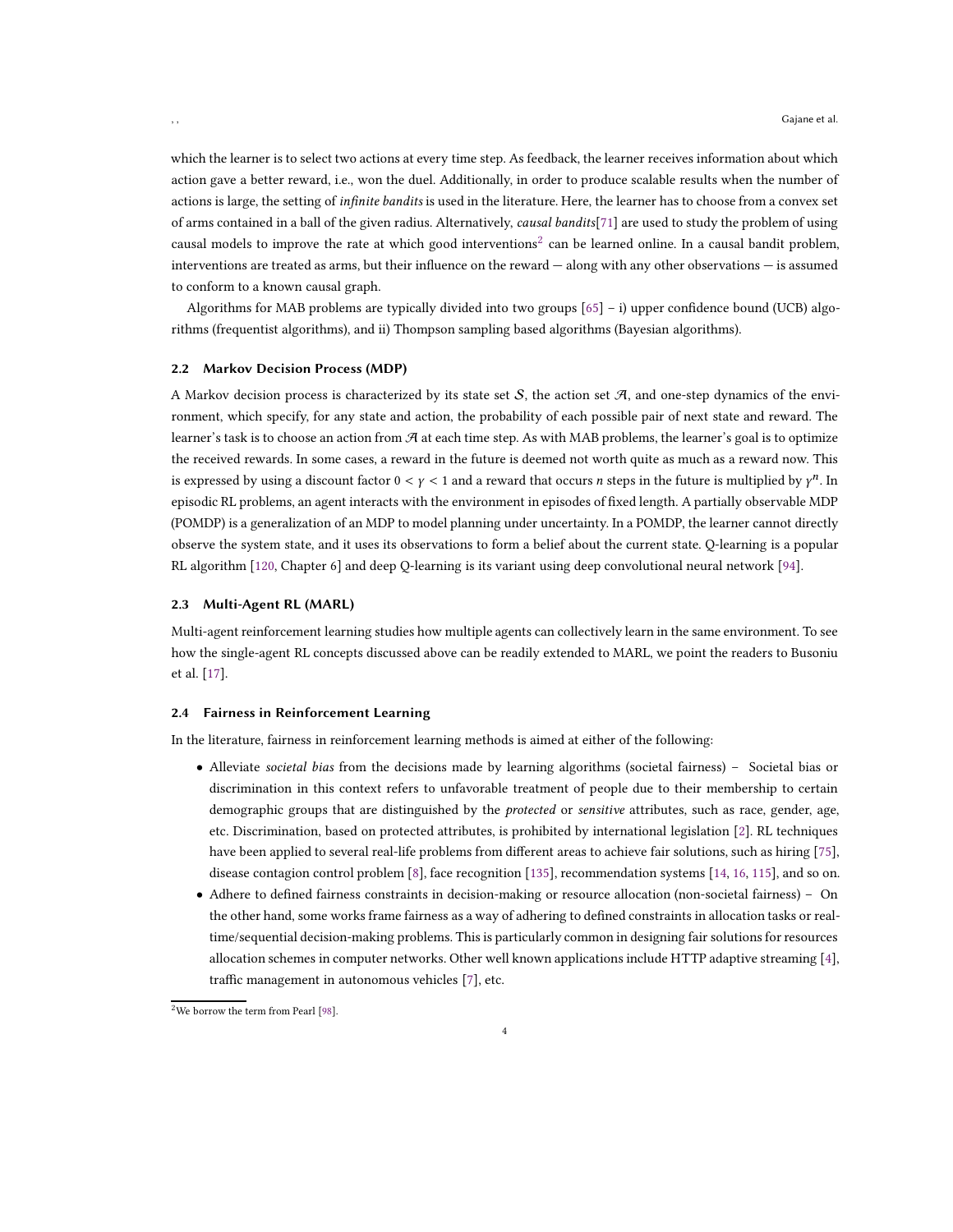#### <span id="page-4-0"></span>3 REAL-WORLD IMPLEMENTATIONS OF FAIR REINFORCEMENT LEARNING

Fair-RL methods have been applied to achieve fair solutions for various real-world problems. In this section, we discuss some of these works categorized based on societal and non-societal fairness.

#### 3.1 Implementations of Fair-RL for Societal Fairness

Li et al. [\[75](#page-17-1)] model the decision to extend interview opportunities in the recruitment process as contextual bandits and employ UCB-GLM algorithm [79] as a solution. They test the proposed solution on the administrative data of 88,666 job applications made to recruitment services within a Fortune 500 firm. Their results show that the used fair-RL method more than doubles the share of Black and Hispanic representation in selected applicants. At the same time, the quality of the selected applicants (as measured by their hiring potential) is also substantially increased.

Atwood et al. [\[8\]](#page-15-4) study the precision disease contagion control problem, which aims to provide a fair allocation of vaccines in society. In such problems, uniform allocation might not be a fair solution as some people might be at more risk due to their characteristics, such as age, or due to their position in the network. A fairness-aware vaccine allocation policy aims at finding allocation strategies that equalize outcomes in the population. They train a Deep Q-Network [\[95\]](#page-18-4) using dopamine's experiment runner and assume that the agents providing the vaccines can observe the contact network structure of individuals and their disease state. The reward function at each step is the negative number of newly sick nodes. The results show that the proposed solution achieves fairness as compared to baselines. These promising results confirm that RL can be further used to achieve fair solutions for such social problems having complex network structures.

Wang and Deng [\[135\]](#page-20-0) propose an RL-based race balance network (RL-RBN) that reduces the skewness of features between different races for mitigating the bias in face recognition. An MDP-based setting is used to find the optimal margins for non-Caucasians, and then a deep Q-learning method is applied to learn policies for an agent to select an appropriate margin. Fairness is evaluated using standard deviation and skewed error ratio (SER), and the results show the effectiveness of RL-RBN.

#### 3.2 Implementations of Fair-RL for Non-societal Fairness

Another well-known application of fairness-aware solutions using RL is Enhancing transmission control protocol (TCP) over wireless mesh networks (WMN). Generally, TCP is not fair in resource allocation over WMN [\[42](#page-16-3)]. Arianpoo and Leung [\[6\]](#page-15-9) propose a distributed mechanism that observes the unfairness in resource allocation and then tunes the TCP parameters accordingly. In their solution, each TCP source models the state of the multi-hop network as an MDP, and then they use the Q-learning algorithm to monitor and learn the transition matrix of the proposed MDP. The agent learns the network usage behavior of each node using the local fairness index and the aggressive index. The reward function is used for guiding the learning agent to choose the correct actions that will eventually provide a fair solution in a distributed manner. The proposed solution improves the fairness of the flows traversing a larger number of hops with a negligible impact on the smaller size flows by tuning TCP parameters. The overall performance is enhanced by 10-20% without using feedback messaging and no extra overhead to the system. Yamazaki and Yamamoto [\[140\]](#page-20-1) present an RL-based method, called QTCP-AIMD, that uses Q-learning based TCP with Additive Increase Multiplicative Decrease (AIMD) to improve fairness in congestion window control mechanism. The simulation analysis shows that the proposed method improves fairness without degrading both throughput as well as low latency characteristics of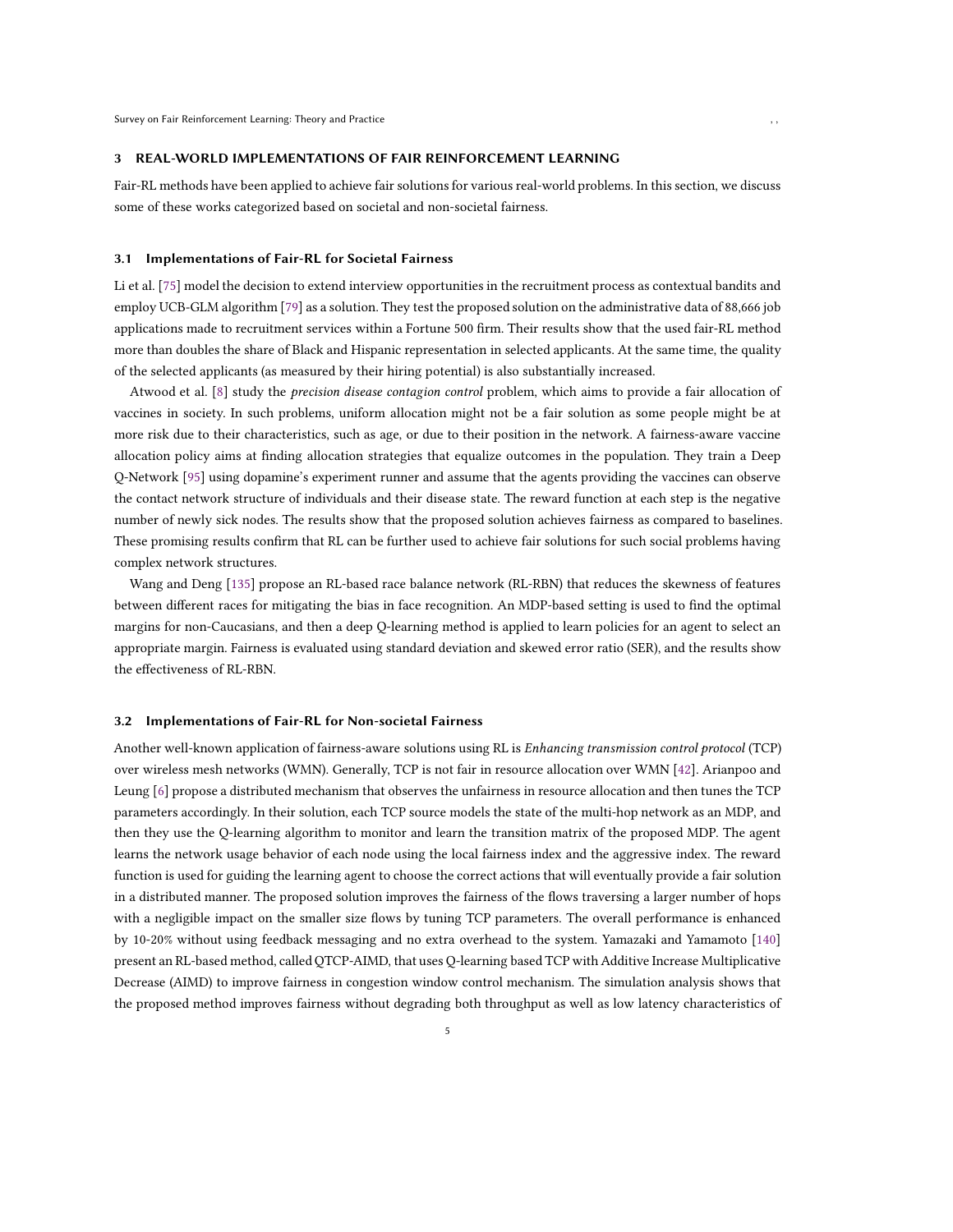QTCP. Tong et al. [\[126](#page-19-4)] propose a deep RL-based method for dynamic spectrum allocation in the case of resources shortage.

HTTP adaptive streaming (HAS) is a popular service for adaptive video streaming, in which each video is temporally segmented and stored in varying levels of quality. The quality selection heuristics used by the player dynamically request for the most appropriate quality level based on the network conditions. Most of these heuristic methods are fixed and deterministic, and are not able to provide good performance if the network conditions are highly dynamic. The quality of experience for users might be poor due to freezing or frequent quality switches while playing the videos. In real scenarios, multiple clients share a single medium and request videos from the HAS server. The mutual synchronization among clients gives rise to unfairness among them as one client might have a negative impact on others [\[4](#page-15-7)]. Petrangeli et al. [\[100](#page-18-5)] propose a multi-agent Q-learning based HAS client that will learn and dynamically adapt its behavior depending on the network conditions to achieve fairness and provide a high quality of experience which is measured using average mean opinion score [\[37\]](#page-16-4). Some other works on fairness-aware resource optimization include Chen et al. [\[20](#page-15-10)] and Valkanis et al. [\[128](#page-19-5)].

RL-based solution for autonomous vehicles by adding fairness terms in the reward function significantly improves the learned behavior of the agents to avoid bottleneck situation [\[7\]](#page-15-8). The results show that an RL method provides high outflow (vehicles per hour) and throughput efficiency [\[130](#page-19-6)]. The authors study a single-agent method, and further investigation in multi-agent setting would be interesting. Applying fairness penalties in multi-agent settings for other non-bottleneck situations, such as changing lanes or speed unnecessarily, are also open research questions.

RL has provided promising results to achieve fairness and quality of service in *radio resource management* by selecting scheduling rules to allocate users' data packets in the frequency domain. In Comsa et al. [\[29\]](#page-16-5), Q-learning is used to learn different policies for scheduling rules at each transmission time interval. The proposed solution achieves different levels of throughput-fairness trade-off by offering optimal solutions according to the channel quality indicator for different classes of users. Comşa et al. [\[26](#page-16-6)] propose an RL-based technique that considers the traffic load and channel conditions to learn the parameters for a Generalized Proportional Fair scheduling rule that respects the fairness criteria. The authors further propose a more complex RL framework to achieve higher NGMN (Next Generation of Mobile Networks) fairness [\[27,](#page-16-7) [28\]](#page-16-8). Yuan et al. [\[141](#page-20-2)] model the *resource block group* allocation problem as a stochastic game framework and provide a multi-agent RL-based solution to achieve fairness by optimizing 5-percentile user data rate.

In the past few years, researchers have focused on designing fairness-aware recommendation systems [\[14,](#page-15-5) [16](#page-15-6), [115\]](#page-19-3). Apart from recommendation systems based on static settings, RL-based systems have provided good performance for interactive systems where users' evolving preferences must be taken into account while determining if the system is fair [\[144\]](#page-20-3). Liu et al. [\[84](#page-18-6)] introduce an RL-based framework, called FairRec, that maximizes the cumulative reward function based on both fairness and accuracy, and maintains a dynamic balance between both in the long run for an interactive recommendation. The fairness is evaluated using Unit Fairness Gain, which considers both a higher conversion rate and a higher weighted proportional fairness.

Furthermore, human-in-the-loop IoT systems are popular means to provide a personalized experience. These systems continuously learn human behavior and evolve to adapt to the human and environment state and take actions autonomously or by way of recommendation. A major challenge in designing personalized IoT applications arises due to human variability as different people interact with IoT applications in different ways or change their behavior over time. Elmalaki [\[40](#page-16-9)] propose Fair-IoT using a reinforcement learning-based framework that continuously monitors the human state and changes in the environment to adapt its behavior accordingly. The proposed adaptive and fairnessaware solution is further used for two human-in-the-loop IoT applications – i) automotive advanced driver assistance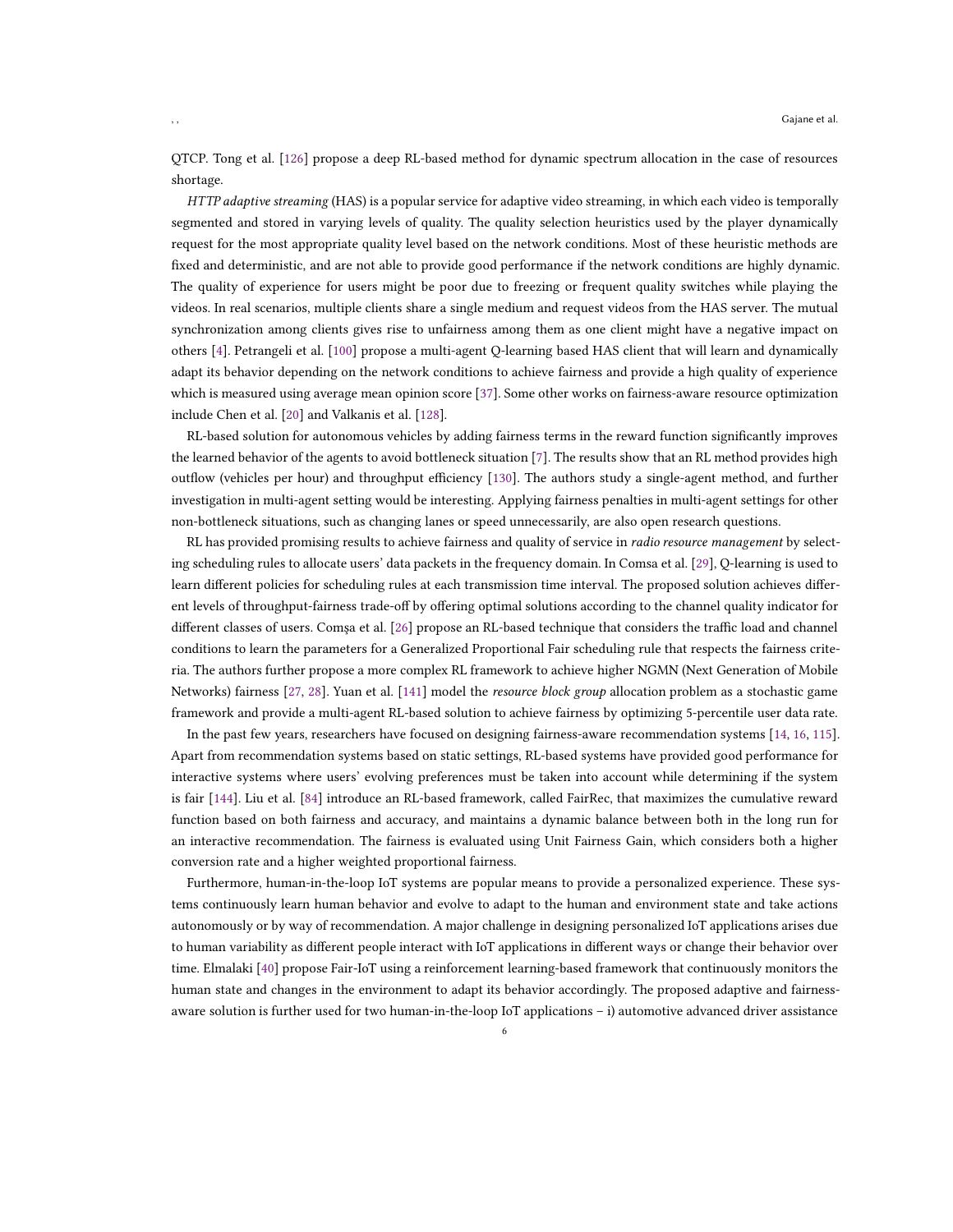systems, and ii) smart house. The analysis shows that the proposed solution improves systems' fairness by 1.5 times and enhances the human experience by 40% to 60% compared to non-personalized systems.

RL-based techniques have been employed to find fair solutions in other domains as well, such as reducing the air traffic congestion [\[36\]](#page-16-10), traffic light control to optimize the waiting time of all the drivers [\[74,](#page-17-7) [106](#page-19-7)], resources management [\[5,](#page-15-11) [80](#page-18-7), [105\]](#page-19-8), electric taxi charging [\[132\]](#page-20-4), resource allocation in robot systems (human-robot systems, multi-robot systems) [\[24,](#page-16-11) [148\]](#page-20-5), and same-day delivery services [\[21](#page-15-12)].

## 3.3 Unexplored Issues in the Implementations of Fair-RL

In this section, we summarized the fair-RL methods that have been deployed in the real-world. Following are a few of the major unexplored issues concerning them.

- (1) Interpretability/Explainability: Many of the above works use deep RL methods and it remains difficult to diagnose what aspects of the input affect the decisions of these methods. Explainability in deep RL methods is still not widely studied [139]. The lack of comprehensible explainability of automated methods is a concern in many real-world domains such as legislation, law enforcement, healthcare, etc. As explained in Corbett-Davies and Goel [\[30](#page-16-12)], an opaque system may engender mistrust from policymakers and stakeholders thus hindering implementation. In particular, the need for explainability for algorithmic hiring is asserted by Schumann et al. [110]. This point is further discussed in detail in Section [5.3.](#page-14-0)
- (2) Focus on societal-fairness: As we shall see in Section [4,](#page-6-0) most of the research in the theory of fair-RL is motivated by societal fairness. As witnessed in the current section, practical use of fair-RL lags behind the theory in this aspect. In addition to being a legal requirement in many parts of the world, satisfying a valid societal fairness constraint is beneficial from a business perspective too. Studies demonstrate that if a lack of fairness or equality is perceived by people, it might impact their job satisfaction [\[88\]](#page-18-8), which results in retaliatory behavior from the affected parties [\[116](#page-19-9)]. We have already noted how fair-RL methods fare better than traditionally used fairsupervised learning methods for tasks like hiring [\[75\]](#page-17-1). We believe business needs and evidence of the viability of fair-RL methods will naturally motivate extensive use of fair-RL techniques for societal fairness in the real world.
- (3) Cold start: RL methods sometimes tend to suffer from "cold start" i.e., poor performance at the beginning. This might hinder implementation of fair-RL methods in critical domains. Some techniques (e.g., [145]) have been suggested to overcome this problem and it needs to be studied if they can be incorporated in fair-RL methods too.

# <span id="page-6-0"></span>4 THEORY OF FAIR REINFORCEMENT LEARNING

We divide this section into multiple subsections based on the type of the used RL method. We elucidate some articles in detail while only briefly mentioning others and deferring their details to appendix [B](#page-21-0) due to space constraints.

#### <span id="page-6-1"></span>4.1 Fairness in Single-Agent RL

An extensive number of fair-RL approaches have been developed in single-agent settings. We categorize them according to the used fairness notion for ease of exposition. Table [1](#page-7-0) provides a comparative view of some of the noteworthy theoretical results. Lack of space prevents us from including a definition of each symbol in the table. Please refer to the description in the relevant text or in the list of symbols given in Appendix [A.](#page-20-6)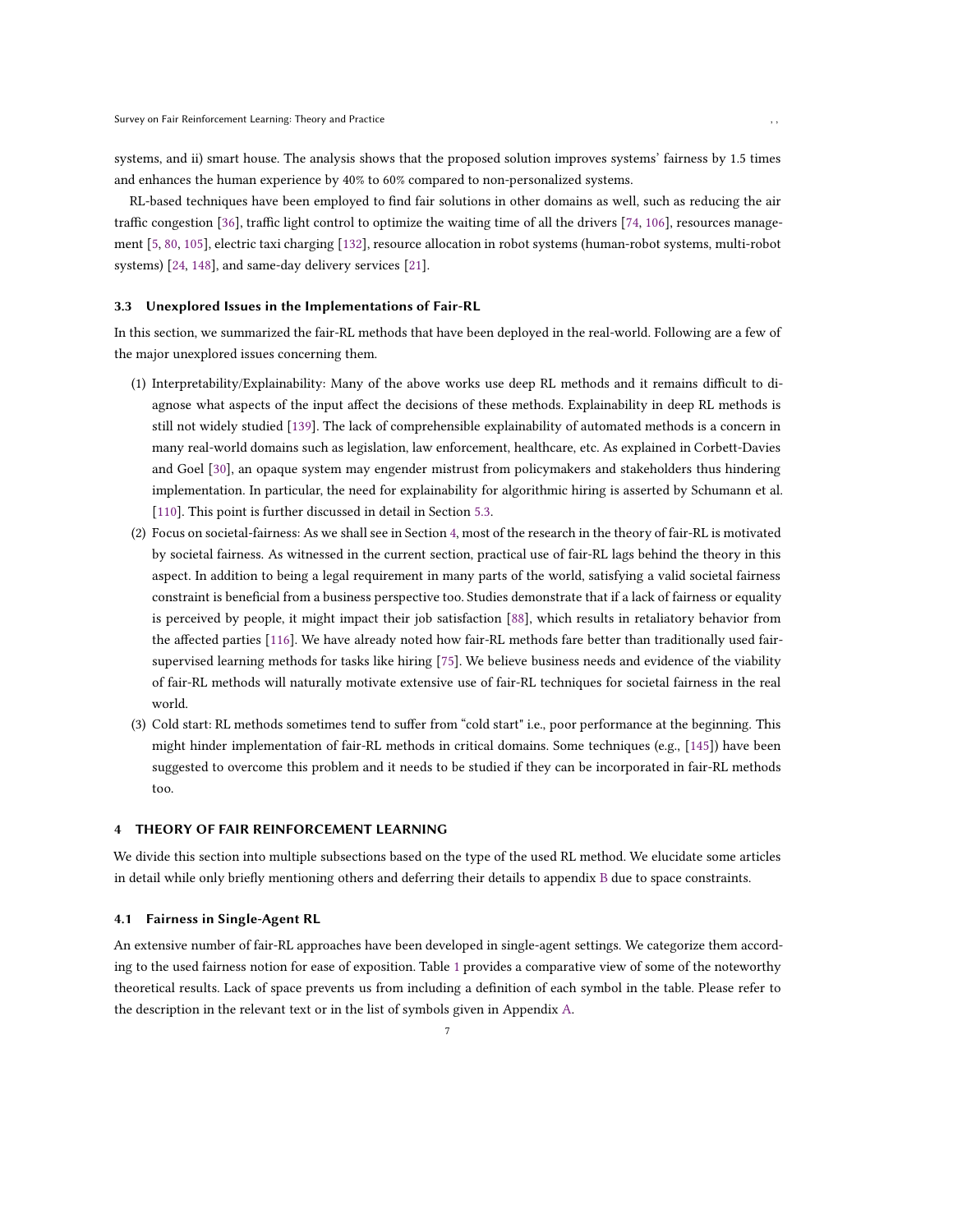<span id="page-7-0"></span>

| Reference                                        | Formulation                          | <b>Fairness Notion</b>                     | <b>Performance Measure</b>                                       | Bound                                                                                                |
|--------------------------------------------------|--------------------------------------|--------------------------------------------|------------------------------------------------------------------|------------------------------------------------------------------------------------------------------|
| Joseph et al. $[62, 62]$<br>Theorem 2]           | Stochastic<br>bandits                | Individual fairness                        | Cumulative regret                                                | $\tilde{O}\left(\sqrt{ \mathcal{A} ^3T}\right)$                                                      |
| Joseph et al. [63,<br>Theorem 1]                 | Contextual<br>bandits                | Individual fairness                        | Cumulative regret                                                | $\tilde{O}(d \mathcal{A} ^2\sqrt{T})$                                                                |
| Joseph et al. [63,<br>Theorem 2]                 | Infinite bandits                     | Individual fairness                        | Cumulative regret                                                | $\frac{rad^6\Psi^2}{\kappa^2\lambda^2\Delta_{gap}^2}$<br>Õ                                           |
| Jabbari et al. [59,<br>Theorem 6]                | Discounted<br>reward MDP             | Individual fairness                        | Sample complexity to<br>achieve<br>(near-)optimality             | Õ                                                                                                    |
| Liu et al. $[85,$<br>Theorem 4.1]                | Stochastic<br>bandits                | Individual fairness                        | Expected cumulative<br>deviation from the<br>fairness constraint | $\tilde{O}(( \mathcal{A} T)^{2/3})$                                                                  |
| Liu et al. $[85,$<br>Theorem 5.2]                | Dueling<br>bandits                   | Individual fairness                        | Expected cumulative<br>deviation from the<br>fairness constraint | $\tilde{O}\left( \mathcal{A} ^{4/3}T^{2/3}\right)$                                                   |
| Gillen et al. [46,<br>Theorem 3]                 | Linear<br>contextual<br>bandits      | Individual fairness                        | Cumulative regret                                                | $\tilde{O}\left( \mathcal{A} ^2d^2\log(T)+d\sqrt{T}\right)$                                          |
| Huang et al. [56,<br>Corollary 4.1]              | Contextual<br>bandits                | Group fairness                             | Cumulative regret                                                | $O(d\sqrt{T}\log(TL))$                                                                               |
| Wen et al. [137,<br>Theorem 5.1]                 | Episodic<br>discounted<br><b>MDP</b> | Group fairness                             | Cumulative regret                                                | $O\left(\left(N^{2/3}+1/\epsilon^2\right)\log\left(1/\delta\right)\right)$                           |
| Claure et al. [25,<br>Theorem $1 & 2$            | Stochastic<br>bandits                | Minimum<br>selection criteria              | Cumulative regret                                                | $O(\sqrt{( \mathcal{A} T \log T)} +  \mathcal{A}  \log T)$                                           |
| Li et al. [76, The-<br>orem 2                    | Comb. sleeping<br>bandits            | Minimum<br>selection criteria              | Time-average regret                                              | $O\left(\frac{ \mathcal{A} }{2\eta} + \frac{\sqrt{m \mathcal{A} T\log T} +  \mathcal{A} }{T}\right)$ |
| Patil et al. [97,<br>Theorem 8]                  | Stochastic<br>bandits                | Minimum<br>selection criteria              | Cumulative regret                                                | $O(\sqrt{T \log T})$                                                                                 |
| Chen et al. [22]                                 | Contextual<br>bandits                | Minimum<br>selection criteria              | Cumulative regret                                                | $O\left(\sqrt{T C  \mathcal{A} \log( \mathcal{A} )}\right)$                                          |
| Celis et al. [18,<br>Theorem 1]                  | Stochastic<br><b>Bandits</b>         | Selection within<br>pre-specified<br>range | Cumulative regret                                                | $O\left(\frac{ \mathcal{A} }{\Delta_{gap}^2}\log(T)\right)$                                          |
| Wang et al. [134,<br>Theorem 3.2.2,<br>$3.3.2$ ] | Stochastic<br>bandits                | Selection<br>proportional to<br>merit      | Cumulative regret                                                | $\tilde{O}(\sqrt{ \mathcal{A} T})$                                                                   |
| Wang et al. [134,<br>Theorem 4.2.2,<br>$4.3.2$ ] | Linear<br>stochastic<br>bandits      | Selection<br>proportional to<br>merit      | Cumulative regret                                                | $O(d\sqrt{T})$                                                                                       |
| Huang et al. [57,<br>Theorem 3]                  | Causal bandits                       | Counterfactual<br>individual fairness      | Cumulative regret                                                | Ο                                                                                                    |

Table 1. Performance bounds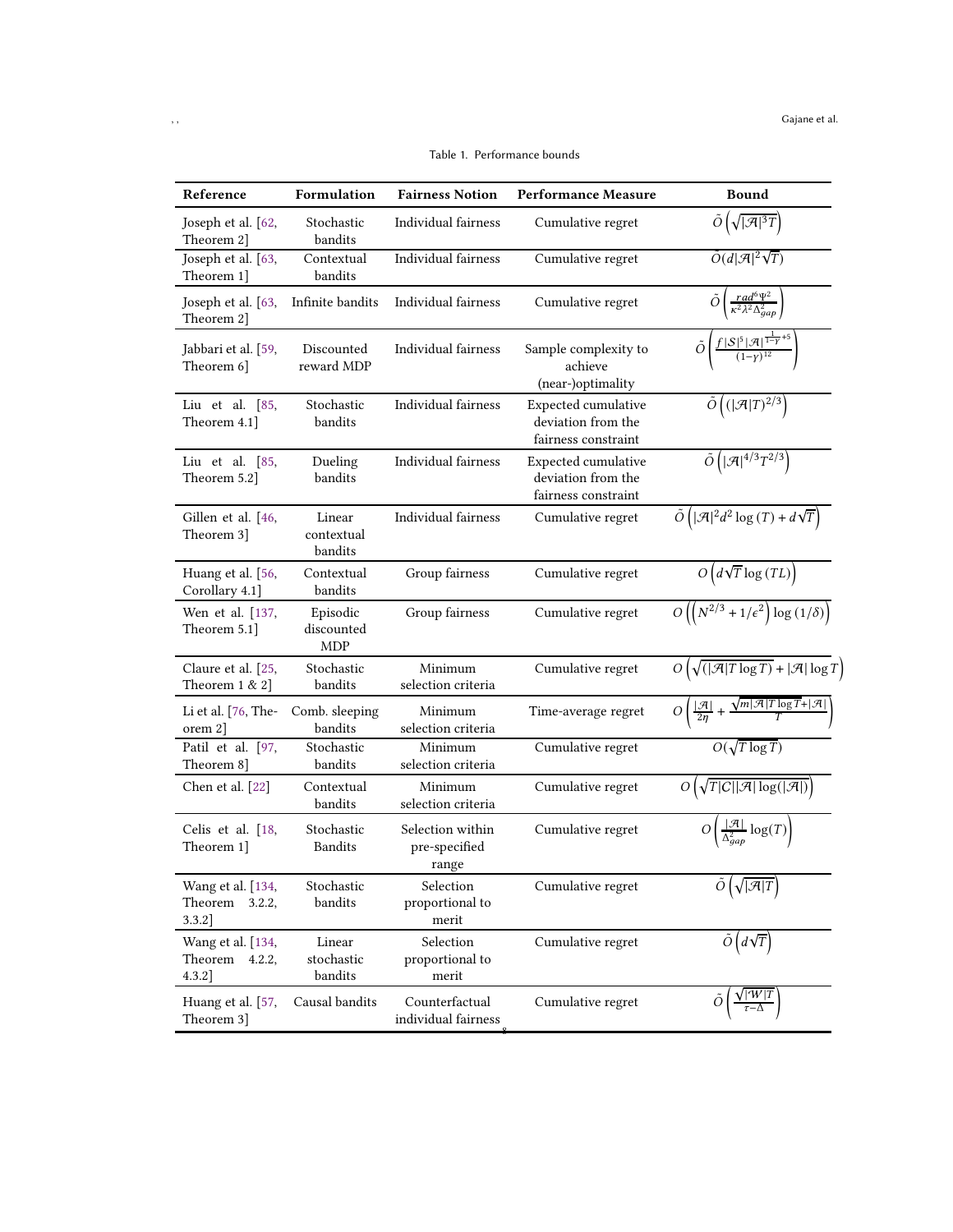4.1.1 Individual fairness in single-agent RL. A commonly used fairness notion is individual fairness [\[39\]](#page-16-13) which stipulates an RL system to make similar decisions for similar individuals.

Joseph et al. [\[62](#page-17-8)] consider a notion of individual fairness called meritocratic fairness in stochastic bandits and contextual bandits. This fairness notion stipulates that a fair algorithm should not select one arm over another if the chosen arm has a lower expected reward than the unchosen arm. They provide a lower bound, which proves that no algorithm has diminishing regret before  $\Omega(|\mathcal{A}|^3)$  time steps. For stochastic bandits, the authors propose an algorithm called FAIR-BANDITS and prove a  $\tilde{O}\left(\sqrt{|\mathcal{A}|^3T}\right)$  upper bound on its regret which matches the lower bound when  $T\approx |\mathcal{A}|^3.$  For any contextual bandit problem, the authors demonstrate that the optimal learning rate of any fair algorithm is determined by the best KWIK ("Knows When It Knows") [\[78\]](#page-18-11) bound for the problem. Joseph et al. [\[62\]](#page-17-8) also provide a reduction from KWIK learning algorithm to a fair contextual bandit algorithm and vice versa.

Jabbari et al. [\[59\]](#page-17-9) extend meritocratic fairness to MDPs with discounted rewards. Their fairness constraint called, approximate-action fairness, requires that an algorithm never favors an action of substantially lower quality over a better action. They design an algorithm, called Fair-E<sup>3</sup>, satisfying approximate-action fairness which achieves (near-)optimality after at most  $\tilde{O}\left(\frac{f|S|^5|\mathcal{A}|^{\frac{1}{1-\gamma}+5}}{(1-\nu)^{12}}\right)$  $\left(\frac{5|\mathcal{A}|^{\frac{1}{1-\gamma}+5}}{(1-\gamma)^{12}}\right)$  steps where  $f$  is a problem-dependent value and  $\gamma$  is the discount factor.

It has been argued in the literature (e.g.,  $[85]$ ) that meritocratic fairness suffers from the following limitations – i) it allows a subset of arms best in expectation by only a small margin to be selected all the time, even if any single sample from the subset may be worse than a single sample from another subset, ii) it does not constrain the learner in case one subset of arms is much better than other subsets, iii) it does not account for/correct past inequities or inaccurate/biased data, and iv) it assumes an accurate mapping from features/arms/actions to true quality is available for the task at hand.

Liu et al. [\[85\]](#page-18-9) impose the following constraints on stochastic bandits and dueling bandits: i) smooth fairness constraint - two arms with similar distribution should be selected with similar probability, and ii) calibrated fairness constraint - sample each arm with probability equal to its reward being the greatest. They further elucidate how these two constraints address the first two critiques of meritocratic fairness presented earlier. Joseph et al. [63] extend upon Joseph et al. [\[62\]](#page-17-8) by addressing a couple of shortcomings of the latter. Firstly, the problem setting by Joseph et al. [63] allows for multiple individuals per group per round, and the learner can choose multiple individuals per round, unlike that of Joseph et al. [\[62\]](#page-17-8). Gillen et al. [46] contend that similarity-metric based fairness definitions suffer from the problem that it may be actually difficult for anyone to precisely express a quantitative metric over individuals. To circumnavigate this problem, they assume that the algorithm has access to an oracle that can ascertain what it means to be fair, but cannot explicitly enunciate the fairness metric. After the learner makes its decisions, it receives feedback from the oracle about violations of the fairness constraint. For more details about Liu et al. [\[85](#page-18-9)], Joseph et al. [63], and Gillen et al. [46], please refer to Appendix [B.](#page-21-0)

4.1.2 Group fairness in single-agent RL. Another common notion is group fairness which imposes statistical/demographic parity in the decisions made by an RL system.

Huang et al. [56] consider group fairness in contextual bandits focusing on the practical application of recommendation systems. Group fairness constraint here necessitates the expected mean reward of the protected group and that of the unprotected group to be equal (barring a small additive tolerance degree). The considered performance measure is expected cumulative regret compared to the best algorithm satisfying the fairness constraint. They further propose an algorithm called FAIR-LINUCB , and prove an upper bound of  $O\left(d\sqrt{T}\log{(TL)}\right)$ , where  $d$  is the dimension of the feature vector and  $L$  is an upper bound on the  $L2$  norm of all the feature vectors. The experimental results on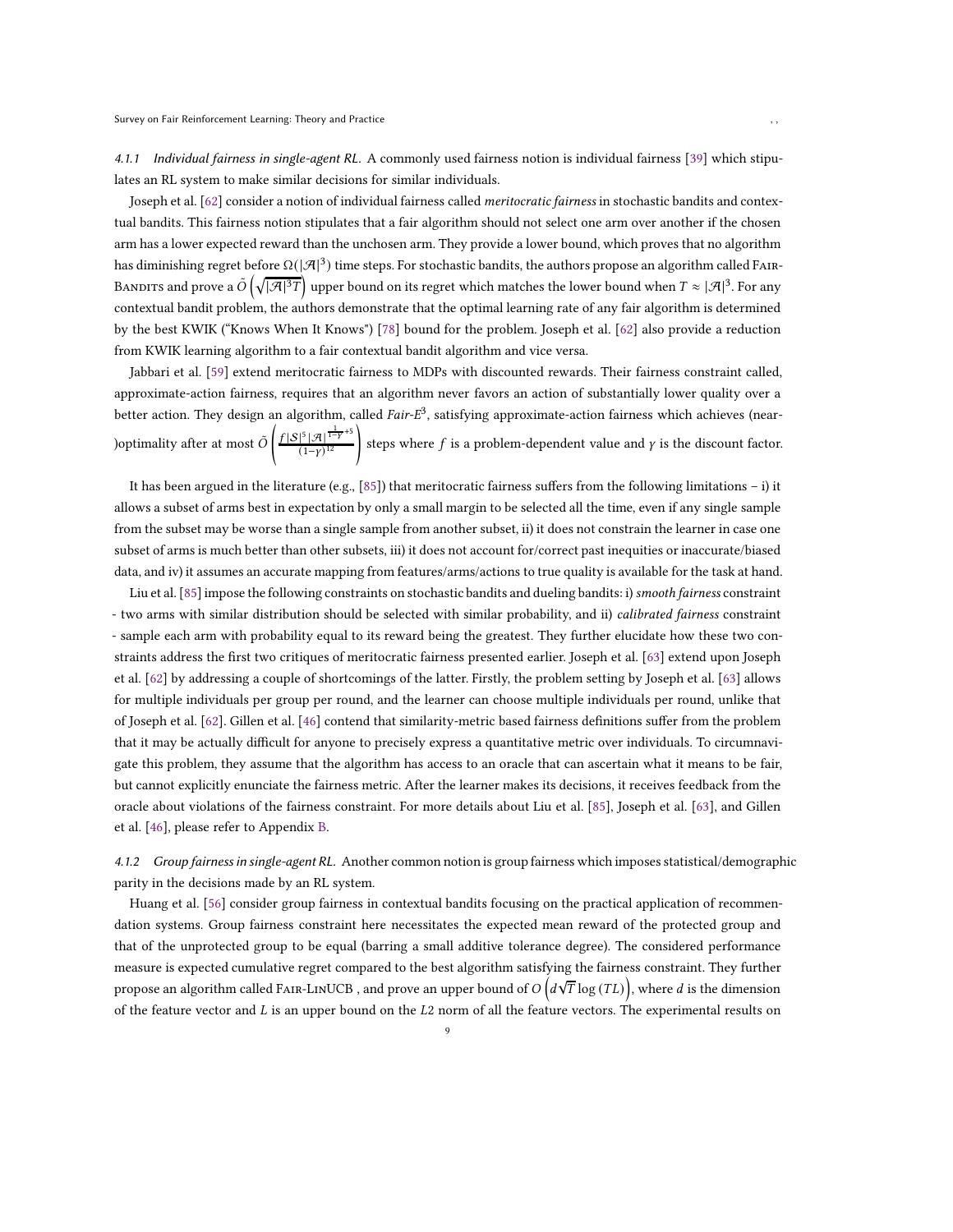simulated datasets demonstrate that Fair-LinUCB achieves competitive regret while complying with the considered fairness notion.

Schumann et al. [111] study contextual bandits with the following two definitions of group fairness – i) demographic parity, wherein the probability of choosing a group is the same across groups, and ii) proportional parity, wherein the probability of choosing an arm from a particular group is proportional to the size of that group. Wen et al. [\[137](#page-20-7)] develop fair decision-making policies in discounted MDPs, and their approach works with demographic parity and equal opportunity [\[50\]](#page-17-5). For more details about Schumann et al. [111] and Wen et al. [\[137](#page-20-7)], please refer to Appendix [B.](#page-21-0)

4.1.3 Minimum selection criteria. Celis et al. [18] study stochastic bandits considering the practical application of preventing polarization in personalized online spaces [108, [118](#page-19-10)]. In this setting, the fairness constraint demands that the probability with which an algorithm selects a group of arms stays within a pre-specified interval. They propose an algorithm called CONSTRAINED- $\epsilon$ -GREEDY and prove an upper bound of  $O\left(\frac{|\mathcal{A}|}{\Delta_{gap}^2}\log(T)\right)$  on the expected cumulative regret where  $\Delta_{qap}$  is the difference between the maximum and the second maximum expected rewards. Additionally, they provide empirical results showing competent performance of their algorithm on a dataset of news articles with the aim of diversifying across topics, and the MovieLens dataset [51] with the aim of diversifying recommendations.

Claure et al. [25] explore stochastic bandits with a fairness constraint that a minimum pulling rate for each arm is satisfied (in expectation or anytime throughout the time horizon). The performance of the proposed algorithms is measured in terms of regret with respect to the optimal benchmark strategies satisfying the fairness constraint. The authors provide UCB-based algorithms to satisfy both the flavors of the above fairness constraint and prove a regret bound of  $O\left(\sqrt{(|\mathcal{A}|T\log T)} + |\mathcal{A}|\log T\right)$ .

Li et al. [\[76\]](#page-17-10) also employ minimum selection criteria for each individual arm in a setting called combinatorial sleeping bandits in which multiple arms (up to  $m$ ) can be simultaneously played, and an arm could sometimes be "sleeping" (i.e., unavailable). The authors enlist real-time scheduling in wireless networks, ad placement in online advertising systems, and task assignment in crowd-sourcing platforms as practical applications and present experimental results on simulations showing the competent performance of their approach. Patil et al. [\[97](#page-18-10)] consider stochastic bandits where the minimum selection fraction of each arm is limited to  $\left[0, \frac{1}{|\mathcal{A}|-1}\right]$  . Chen et al. [22] investigate the problem of an AI system assigning tasks or distributing resources to multiple humans. They model this problem using the setup of contextual bandits, and their fairness criterion demands a minimum rate for assigning a task or a resource to an individual, which translates to a minimum probability ∈  $(0, \frac{1}{|\mathcal{A}|})$  of each arm being pulled. For more details about Li et al. [\[76](#page-17-10)], Patil et al. [\[97\]](#page-18-10), and Chen et al. [22], please refer to Appendix [B.](#page-21-0)

4.1.4 Other notions. Wang et al. [\[134\]](#page-20-8) aim to achieve merit-based fairness of exposure to the items while optimizing utility to the users in stochastic bandits and stochastic linear bandits. The fairness constraint requires that each arm receives an amount of exposure proportional to its merit, where merit is quantified through an application-dependent merit function. The experimental results on synthetic data and on real-world data from "Yahoo! Today" Module [77] show that their proposed algorithms provide better fairness in terms of exposure to the items. Huang et al. [\[57](#page-17-11)] study counterfactual individual fairness in causal bandits. They focus on the practical application of online recommendations and aim to provide user-side fairness for customers. Experimental results provided on the Email Campaign data [\[86](#page-18-12)] show that their proposed algorithm maintains good performance while satisfying counterfactual individual fairness in each round. Ghodsi and Mirfakhar [45] provide an RL solution for fair and efficient allocation of a divisible resource among a population with distinct preferences. They model this problem using adversarial bandits and propose an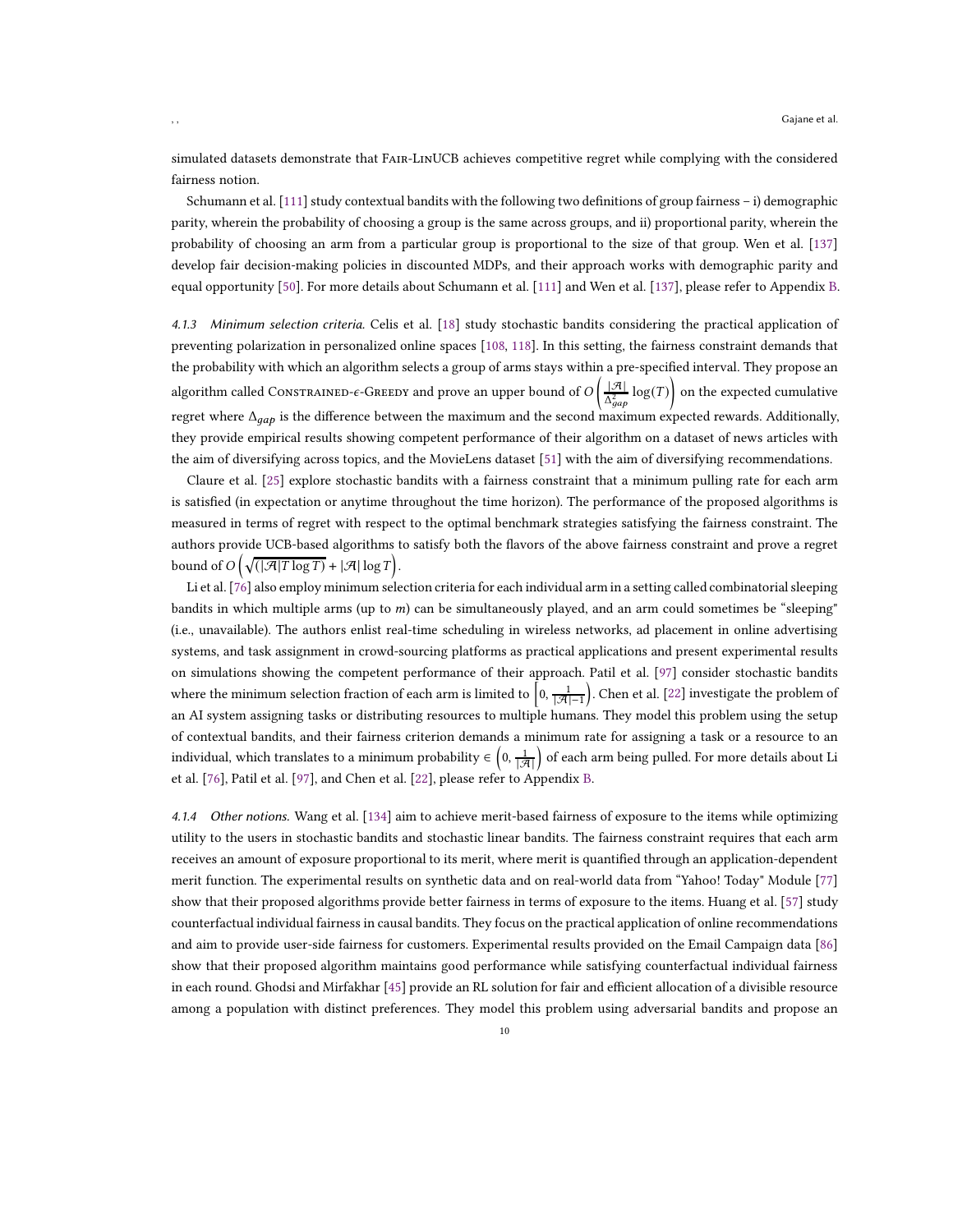algorithm based on EXP3 [10] which attains sub-linear bounds for both cumulative regret and fairness-regret if the adversary is restrained in a certain way. For more details about Wang et al. [\[134](#page-20-8)], Huang et al. [\[57](#page-17-11)], and Ghodsi and Mirfakhar [45], please refer to Appendix [B.](#page-21-0)

Nabi et al. [\[96\]](#page-18-13) study fairness in RL from the perspective of causal inference and constrained optimization. They present several strategies for learning optimal policies by modifying some of the existing RL algorithms, such as Qlearning, which also account for some fairness considerations, and further provide a theoretical guarantee that their proposed fair policy satisfies the specified fairness constraints.

Talebi and Proutiere [122] address the problem of providing *proportionally fair* allocations in a sequential resource allocation problem where a set of tasks are to be handled by some servers. In their work, a learner is considered fair if all the tasks are served at similar rates, avoiding starvation. In a proportionally fair allocation, the aim is to maximize the sum of the logarithm of the task expected service rates.

## <span id="page-10-0"></span>4.2 Fairness in Multi-Agent RL

Balancing fairness is essential in many multi-agent systems in which fairness constraints must be satisfied among several users simultaneously. In a modification of our running example, suppose multiple divisions/subsidiaries of the same employer are looking to hire for a number of positions. Here, the hiring process of each subsidiary can be thought of as a single agent. A fair-RL algorithm for this problem aims for a fair solution for both the employer – to have a desirable set of employees, and applicants – to receive decisions that are fair (non-discriminatory) with respect to the protected attributes.

Fairness in multi-agent systems has been studied in reinforcement learning scenarios [\[101\]](#page-18-14). In one of the early attempts, Zhang and Shah [\[143\]](#page-20-9) model fairness in multi-agent sequential decision-making via a simple linear programming approach. The fairness optimization is then formulated in a game-theoretic framework to achieve a Nash equilibrium that contains a regularized max-min fairness policy. Zhu and Oh [\[148\]](#page-20-5) propose a multi-type resource allocation method for multi-robot systems by leveraging a weighted combination of utility and inequality, which is measured using the Gini-index, as the overall objective function in their approach. Moreover, Agarwal and Aggarwal [\[3\]](#page-15-13) explore multi-agent settings with non-Markovian reward functions and develop model-based and model-free algorithms for joint decision making of multiple agents. They present a tabular model-based algorithm using Dirichlet sampling to obtain a regret bound of  $O\left(KD|\mathcal{S}||\mathcal{A}|\sqrt{\frac{|\mathcal{A}|}{T}}\right)$ ), where  $K$  is the number of agents and  $D$  is the diameter of the underlying Markov chain. In a more decentralized setting, Jiang and Lu [\[61\]](#page-17-12) introduce a hierarchical approach for joint policy optimization. In this setting, each agent first learns its own policy to balance fairness versus efficiency, and at a higher level, a controller maximizes the multi-objective reward by switching between the local policies while interacting with the environment. In their approach, the fairness measure is decomposed between the agents such that they only focus on optimizing their corresponding sub-goals. Additionally, Zimmer et al. [\[149](#page-20-10)] study cooperative multi-agent scenarios and present a fair policy learning to optimize a welfare function that utilizes both fairness efficiency and fairness equity in a decentralized manner. Their framework consists of a self-oriented and a team-oriented network which are together optimized via a policy gradient algorithm with theoretical proof of convergence.

Furthermore, Wang et al. [\[133](#page-20-11)] specifically show that a model which only focuses on maximizing the team reward might lead to a conflict and potential unfair outcomes for individual members. Accordingly, they develop a modular architecture to improve cooperation in social dilemmas. The proposed architecture adapts a fast timescale learning of individual agents combined with a slow evolution mechanism that allows for a natural selection in a population.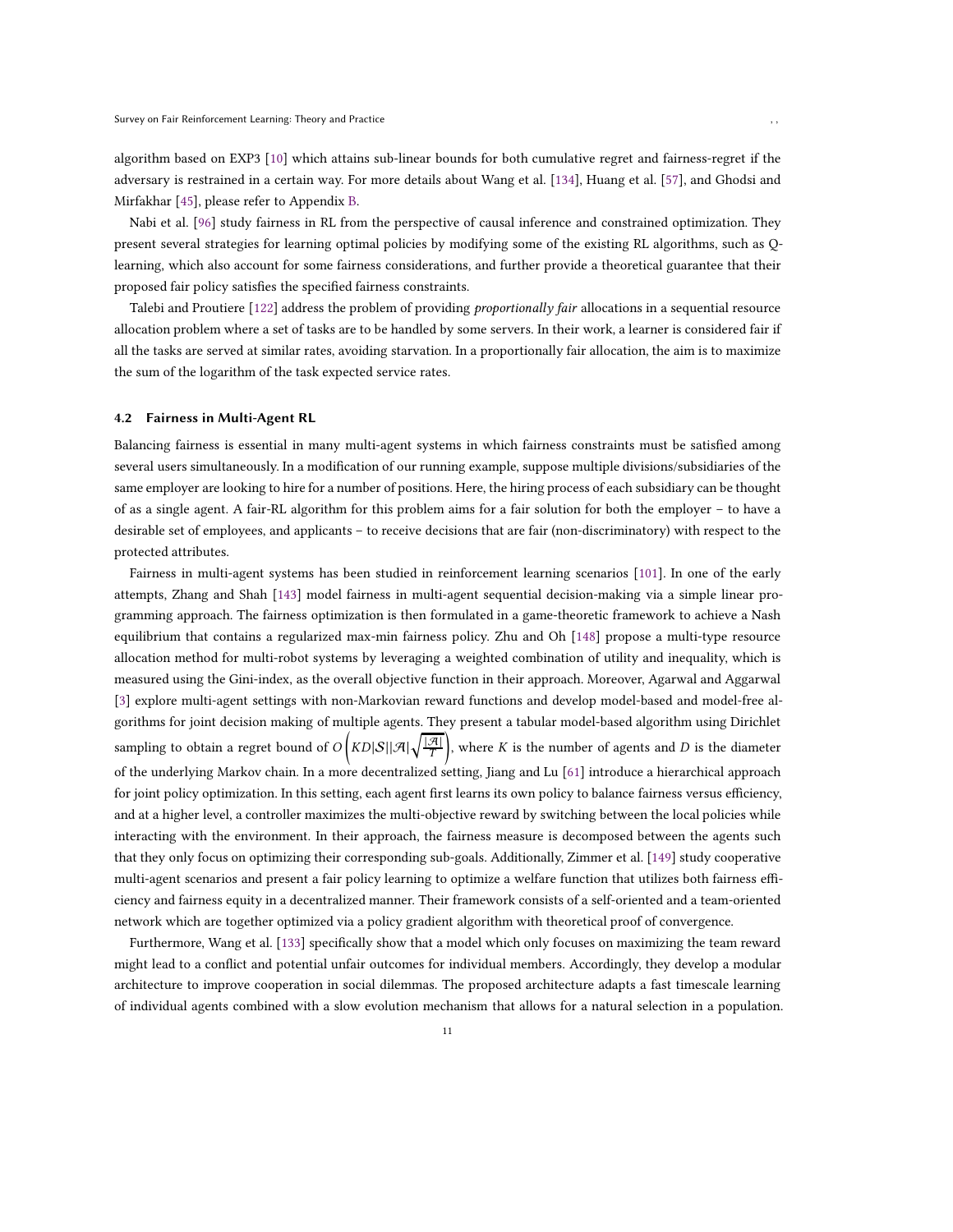Grupen et al. [\[49](#page-17-13)] define a group-based measure of fairness for fully cooperative multi-agent settings and present an approach in which the agents learn how to coordinate fairly toward their common goal. They benefit from equivariant policy learning to achieve provably fair outcomes for individual members of a team where the trade-off between fairness and utility is obtained dynamically. Multi-agent RL techniques are also employed in other applications, such as learning stock trading strategies to keep a balance between revenue and fairness for the involved clients [\[11](#page-15-14)].

#### <span id="page-11-0"></span>4.3 Long-term Fairness via RL

Most approaches designed to deal with fairness-aware learning only consider the immediate implication of bias in a static context, whereas in many applications, the decisions made by RL systems have consequences in the long term. Recent work explores the long-term effects of RL and demonstrates that modeling the immediate effect of decisions for single-step prevention of bias does not guarantee fairness in later downstream tasks [\[64](#page-17-14), [83,](#page-18-15) [93](#page-18-16)]. For example, Holzer [\[55\]](#page-17-15) explore the long-term effects of affirmative action [\[38\]](#page-16-14) in hiring. They cite several studies to demonstrate that there is little evidence for affirmative action leading to weaker performance. Moreover, it clearly generates positive benefits for the minority and low-income communities, and perhaps for employers as well. They also enlist positive indirect consequences of affirmative action in certain sectors – e.g., medical care, where minority physicians are more likely to provide medical care to minorities and low-income communities. Fairness methods in RL aiming to deal with such long term effects are presented below.

Kannan et al. [\[64\]](#page-17-14) study two-step decision scenarios and illustrate that a fair decision of a classifier in the first step has an indirect unfair impact on the next Bayesian decision-making task. Milli et al. [\[93](#page-18-16)] introduce robust strategies to address a similar problem in the context of strategic classification, which aims at lowering the social burden and disadvantage in certain groups in the long-term. Liu et al. [\[83\]](#page-18-15) propose a one-step feedback model that reveals how decisions change the underlying population over time, confirming that common fairness criteria, in general, do not lead to reshaping the population and promoting long-term improvements.

The consequences of bias can go beyond the immediate next step and impact the stakeholders further steps away. In such scenarios, reinforcement learning is a remedy to model the long-term implications of bias in the form of Markov decision processes. D'Amour et al. [\[35](#page-16-15)] discuss the growing need to understand the long-term behaviors of deployed ML-based decision systems and their potential consequences, and accordingly, propose a framework for systematically exploring these long-term effects. Tu et al. [\[127\]](#page-19-11) study the dynamics of population qualification and algorithmic decisions under a partially observed MDP and show that the long-term effects are heavily shaped by the interplay between algorithmic decisions and individuals' reactions. They further illustrate that the same fairness constraint can have an opposite impact depending on the underlying problem scenarios, which highlights the importance of understanding real-world dynamics in decision-making systems. These approaches are solely based on simulations by reproducing the dynamics of certain applications with known parameters to highlight the need for modeling the long-term implications of bias. Subsequently, they have been employed in some applications such as recommendation systems to retain fairness for a longer period of time [\[114,](#page-19-12) [144](#page-20-3)].

Consequently, we require methods that can learn the dynamics of a population and the optimal policies which are unbiased in the long-term. Wen et al. [\[138\]](#page-20-12) explore the temporal effects of fair/unfair decisions for every individual in the population. They first formulate fairness definitions in an MDP setting and then propose an algorithm to learn an optimal policy that satisfies the fairness constraints. The presented experimental results show that accounting for the dynamic effects of decisions improves the results of supervised learning under optimistic assumptions. Siddique et al. [\[113\]](#page-19-13) formulate a fair optimization problem in a multi-objective sequential decision-making setting. They propose to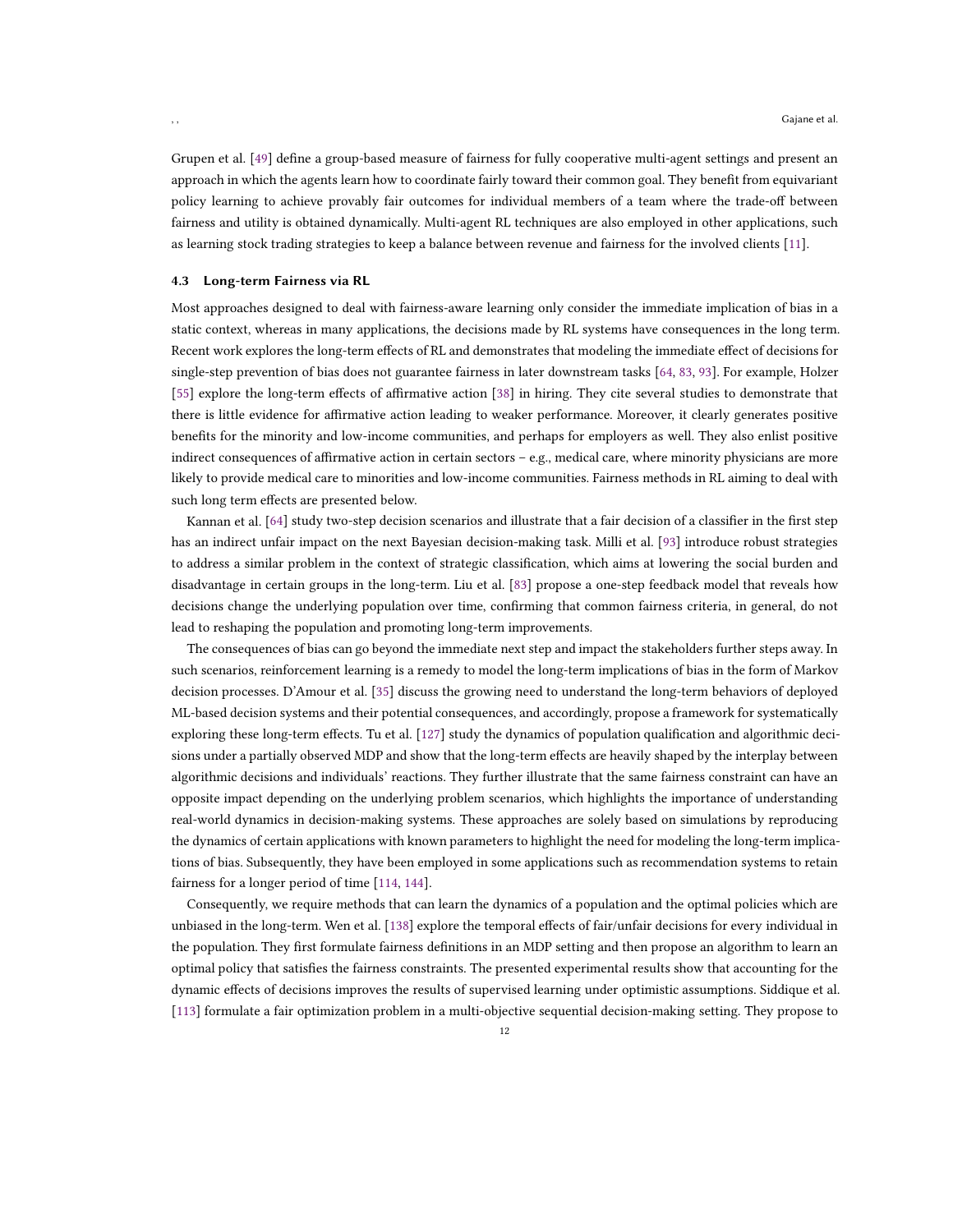adjust the standard reward function by applying a social welfare function on the reward distribution, leading to a multiobjective reinforcement learning problem based on welfare optimization. All these works underline the importance of modeling long-term fairness, which is still in the beginning phase, and more research needs to be done in the domain of fairness in reinforcement learning to account for the dynamic effects of decisions in our society.

## <span id="page-12-0"></span>4.4 Offline Fair-RL

Consider another variant of our running example: hiring via predictive analysis of offline data using learning models [\[99\]](#page-18-17). In such scenarios, historical recruitment data is used to make predictions about future hiring activities and candidates. Such problems are solved using offline fair-RL methods.

Metevier et al. [\[91\]](#page-18-18) present a theoretically grounded contextual bandit algorithm for offline data. Their approach can adapt to various definitions of fairness and returns "no solution found" if data is insufficient or there might be conflict. In addition to RL and standard bandit settings, fairness-aware learning has been employed in counterfactual learning frameworks for scenarios that can only be evaluated on the historical data, and where online learning/interaction is infeasible, costly, or dangerous, e.g., in healthcare applications. Tavakol [\[123](#page-19-14)] propose to model the task of fair classification as a bandit problem in which group-based fairness constraints can be satisfied via off-policy learning in a counterfactual bandit setting. Consequently, counterfactual risk minimization techniques are leveraged to learn fair policies from biased offline data. In another work, Coston et al. [\[31](#page-16-16)] present a counterfactual risk assessment method using doubly robust estimation. This method reduces the likelihood of an adverse event by identifying risky cases where the decision-making needs human intervention. They further demonstrate that modeling the counterfactual outcomes is necessary in order to effectively conduct fairness-adjustment procedures in such scenarios.

## 4.5 Unexplored Issues in the Theory of Fair-RL

In this section, we saw articles contributing mainly to the theory of fair-RL. Albeit, they advance the field by providing a mathematically-grounded understanding of the used methods, the following avenues are still to be explored.

- (1) Fairness-performance trade-off: The fairness-performance trade-off is a fundamental question in fair-ML, and it has been discussed in several existing works [19, [90\]](#page-18-19). The necessity of this trade-off has been contended in other forms of learning [136, 147]. Indeed, a recent empirical study challenges the assumption that adhering to fairness constraints necessarily leads to a noticeable drop in accuracy [\[109](#page-19-15)]. However, this important matter is mostly not investigated in the theory of fair-RL yet (except a few articles, e.g., [18, 46, [97,](#page-18-10) [133](#page-20-11)]).
- (2) Strictness of performance bounds: Almost all articles (barring a few, e.g., Joseph et al. [\[62\]](#page-17-8), Wang et al. [\[134\]](#page-20-8)) do not prove a corresponding lower bound on the used performance measures. This makes it hard to determine the strictness of the performance bounds, i.e., how far they are from the best possible bounds.
- (3) Credible surveys from social sciences to determine the applicability of the fairness measures: Most of the research does not make explicit use of the vast amount of surveys available in social sciences assessing the applicability of fairness notions for particular domains (see Gajane and Pechenizkiy [\[43\]](#page-16-0) and references therein). These surveys could help RL researchers and practitioners to determine the most suitable fairness notions for the target domain. Furthermore, the testimony of these surveys will also justify the usage of the RL approaches employing the said fairness notions. This point is further discussed in the challenges given in Section [5.1](#page-13-1) and [5.2.](#page-13-2)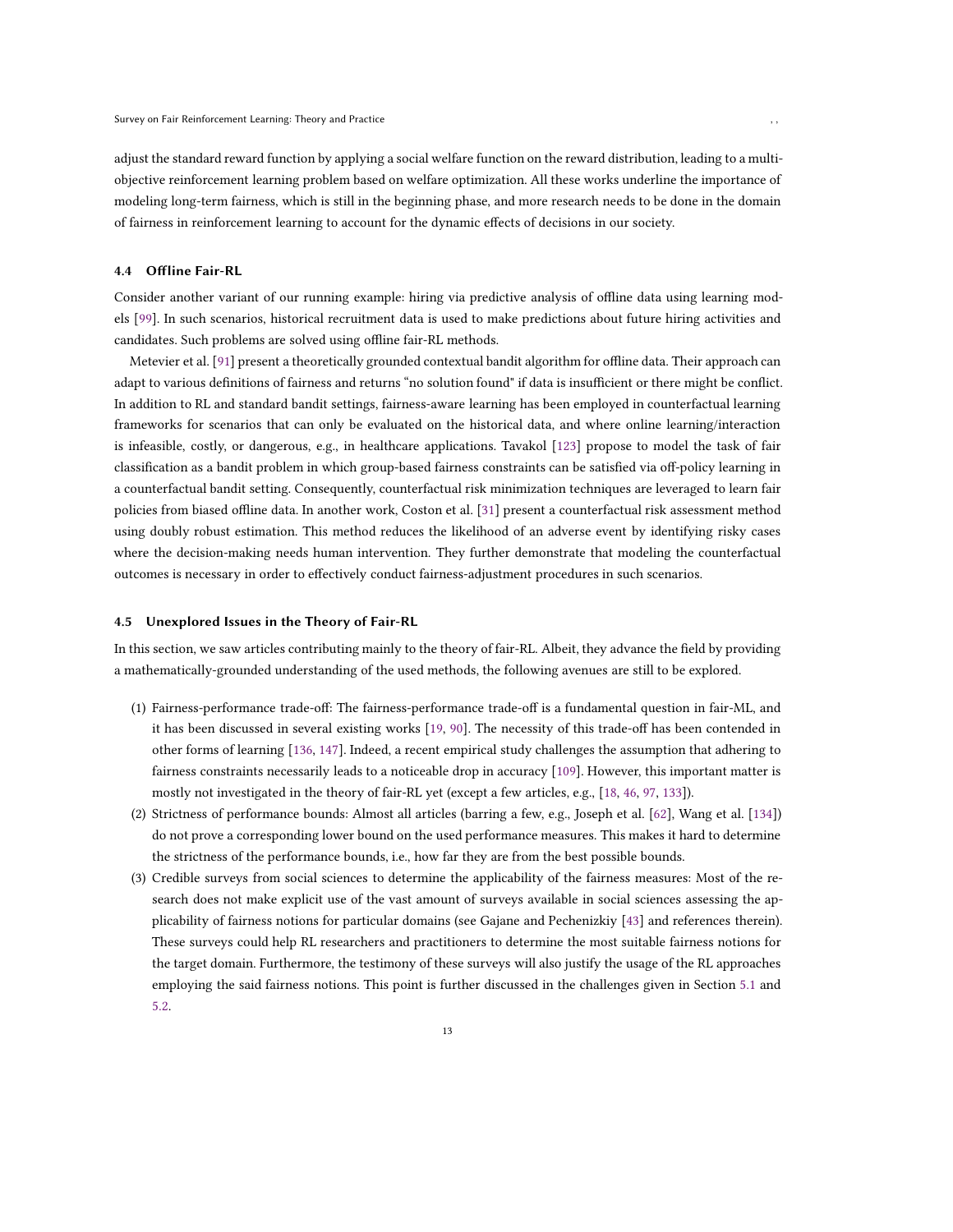#### <span id="page-13-0"></span>5 PRESENT CHALLENGES AND FUTURE DIRECTIONS

<span id="page-13-1"></span>In this section, we describe major challenges in fair-RL research and discuss possible solutions to overcome them.

#### 5.1 Correcting Societal Biases

In this article, we reviewed a number of computational approaches aiming to alleviate societal biases. However, it is important to recognize and take into consideration the fact that the presence of biases in automated decisions is due to issues such as unequal access to resources and social conditioning [\[58,](#page-17-16) [125\]](#page-19-16). This is true for all forms of learning; nevertheless, it assumes additional relevance for RL methods as they traditionally learn from their own experiences without a knowledgable external supervisor. The absence of such a supervisor precludes the possibility to externally correct biases during the decision-making process.

Since individuals should not be held responsible for the attributes they can not change or had no say in (i.e., sensitive attributes), the automated decisions, which affect the social benefits they receive and their prospects in life, should not depend upon those attributes. If RL algorithms are used to make decisions about the benefits whose allocation exhibits discrimination for some people owing to the attributes they had no say in, then it is reasonable that the algorithms should offset the existing discrimination due to such attributes. Of course, the obvious difficulty lies in determining which attributes that an individual has no say in. Education, at first glance, might seem like an attribute that an individual can choose. However, several studies show that the attributes that an individual has no say in (e.g., birthplace, race, caste) can impact the level of their education. For example, Jacobs [\[60\]](#page-17-17) provide a comprehensive survey on education in the USA, which demonstrates that women are particularly disadvantaged with respect to the outcomes of education. This can be seen in academia in the USA as women make up only 26% of full professors, 23% of university presidents, and 14% of presidents of doctoral degree-granting institutions [\[102\]](#page-18-20). Similar gender disparity at higher echelons of positions is found in politics and business. Moreover, this is despite the fact that women fare relatively well in access to education in the USA. Indeed, 57% of all the college students in the USA are women [\[102](#page-18-20)]. However, easy access to education for women is not a universal phenomenon, and discrimination is present in many parts of the world as confirmed by the Department of Economic and Social Affairs, the United Nations [\[124](#page-19-17), Chapter 3]. This leads to us a key insight that the level of discrimination varies with the domain (or even for different issues within a single domain as seen above) and the place of interest. Thus, while proposing fair-RL (and in general fair-ML) algorithms, credible surveys appraising the discrimination caused by the protected attributes in the target domain should be taken into consideration.

Which fairness approaches should be used for tasks corresponding to a particular social benefit should also depend upon whether the benefit in question can be considered to be a basic human right. For domains like affordable housing, essential health-care, and basic education, fairness approaches that actively try to remove disparity caused due to protected attributes and provide benefits to all the individuals should be considered. However, for other domains which require qualifications not evenly distributed in the population, a justification could be made for relaxing these stipulations. At the same time, independent efforts could be made to diffuse the ability to have such qualifications evenly in the population.

#### <span id="page-13-2"></span>5.2 Group Fairness or Individual Fairness?

While individual fairness and group fairness remain the most popular approaches in fair-RL, their applicability has been called into question. It has been argued that group fairness measures may miss unfairness against people as a result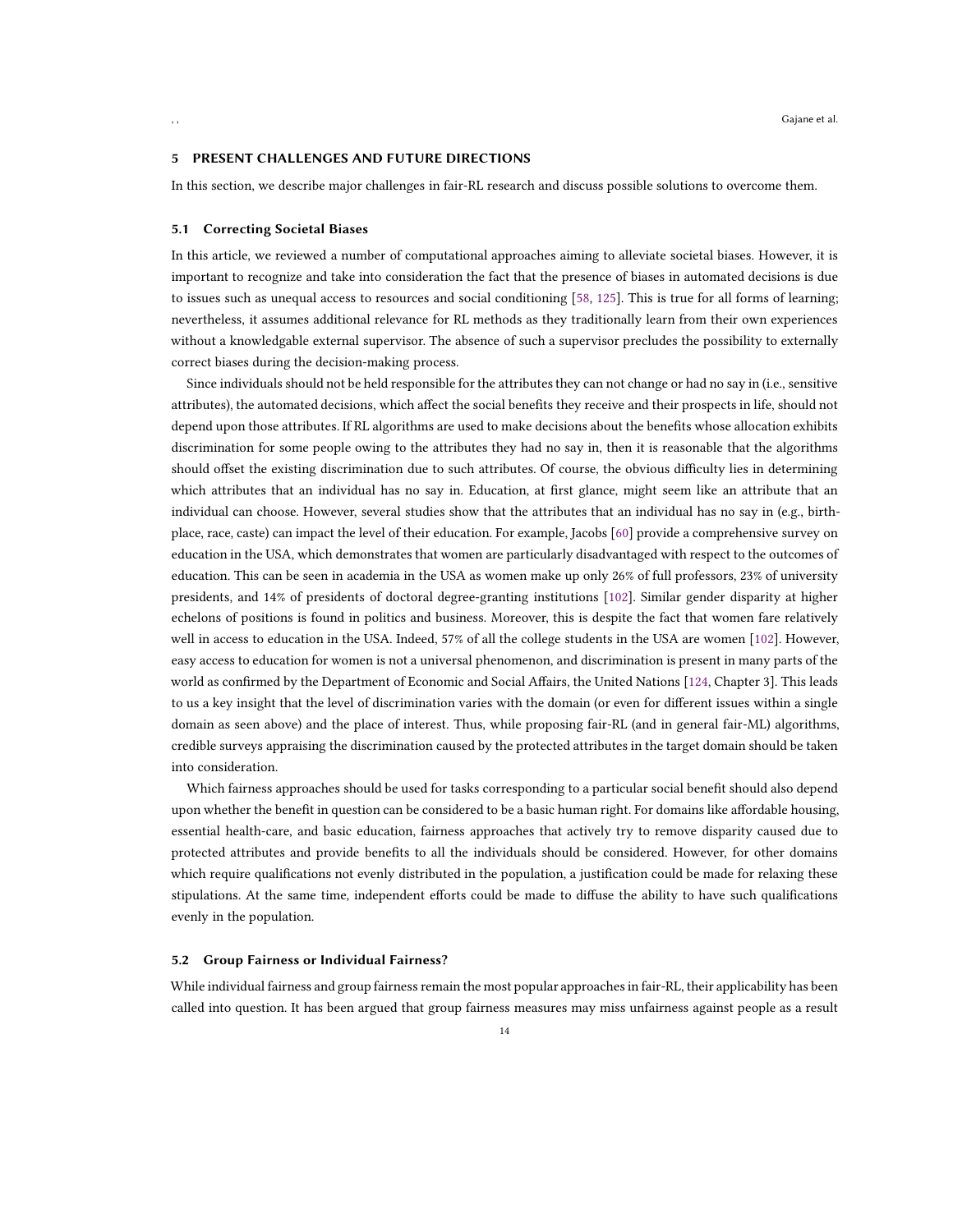of their membership to multiple protected groups [33], or groups which are not (yet) defined in anti-discrimination laws but may need protection [\[131\]](#page-19-18). It has also been noted that many of the most promising group fairness constraints are mutually incompatible [23]. If group fairness measures are applied to protected groups, such as race and gender, separately, they might permit unfairness for structured combinations of those groups (e.g., black women), also known as fairness gerrymandering [\[66](#page-17-18)]. Moreover, if group fairness is applied across many different combinations of protected characteristics, it does not scale well with a large number of groups and may lead to overfitting [\[52\]](#page-17-19).

On the other hand, Fleisher [41] present the following critiques of individual fairness – i) counterexamples show that similar treatment guaranteed by individual fairness is insufficient to guarantee fairness, ii) the used similarity metrics/arbiters may suffer from implicit systematic biases, iii) it cannot offer a substantive, non-circular definition of fairness because determining which features are task-relevant and thus apt for measuring similarity requires making moral judgments about what fairness constitutes, and iv) if incommensurable moral values are relevant for determining similarity for a task, similarity cannot be represented as a distance metric.

Furthermore, a recent work argues that the conflict between group fairness and individual fairness is more of an artifact of the blunt application of fairness measures, rather than a matter of conflicting principles [15]. Zemel et al. [\[142](#page-20-13)] also suggest pairing individual fairness with statistical parity conditions. While the stated aim in Lahoti et al. [\[70\]](#page-17-20) is individual fairness, they claim that their approach indirectly improves group fairness because it reduces information on protected attributes.

How to disentangle the apparent conflict between group fairness and individual fairness and improve their applicability remains an important challenge for fair-RL and fair-ML researchers and practitioners.

# <span id="page-14-0"></span>5.3 Explainability in RL

Another important issue to consider is the opacity of many RL systems since, unlike other forms of learning, RL algorithms work using a trial-and-error method without human interaction. It has been shown that transparency not only increases users' trust [47] but also user's acceptance of a system [53]. The importance of explainability to RL systems is crucial from a legal perspective (see GDPR [\[48](#page-17-21)]), and it also enhances their usefulness [73].

The field of eXplainable AI (XAI) is aimed at verifying the fairness of ML systems by providing insights into how the machine learning model generates predictions. XAI has mainly focused on supervised learning, but recent efforts in eXplainable Reinforcement Learning (XRL) are specific to reinforcement learning. Verma et al. [\[129\]](#page-19-19) introduce an inherently interpretable model framework, called Programmatically Interpretable Reinforcement Learning (PIRL), that represents policies using a high-level, human-readable programming language. This is achieved by limiting the set of target policies to conform to a policy sketch: a grammar of expressions over atoms and sequences of atoms, essentially similar to regularization. Liu et al. [\[81\]](#page-18-21) introduce an XRL post-hoc explainability approach that mimics the model's Q-function using Linear Model U-Trees (LMUTs): simple and understandable models designed to approximate continuous functions. Shu et al. [112] propose a framework for multi-task reinforcement learning which is capable of composing hierarchical plans in an interpretable manner. Madumal et al. [87] present a method to generate explanations of the behavior of RL agents based on counterfactual analysis of the causal model. For more details on explainable reinforcement learning, we refer to the survey by Puiutta and Veith [\[103](#page-18-22)].

Notwithstanding these works, explainability for the intended target audience is often neglected in the development of RL methods [1] and remains a credible challenge for the fair-RL community. It is also important to cater the form and presentation of explanations to the needs of the target audience as it has been shown that human users favor some forms of explanations over others [\[92\]](#page-18-23).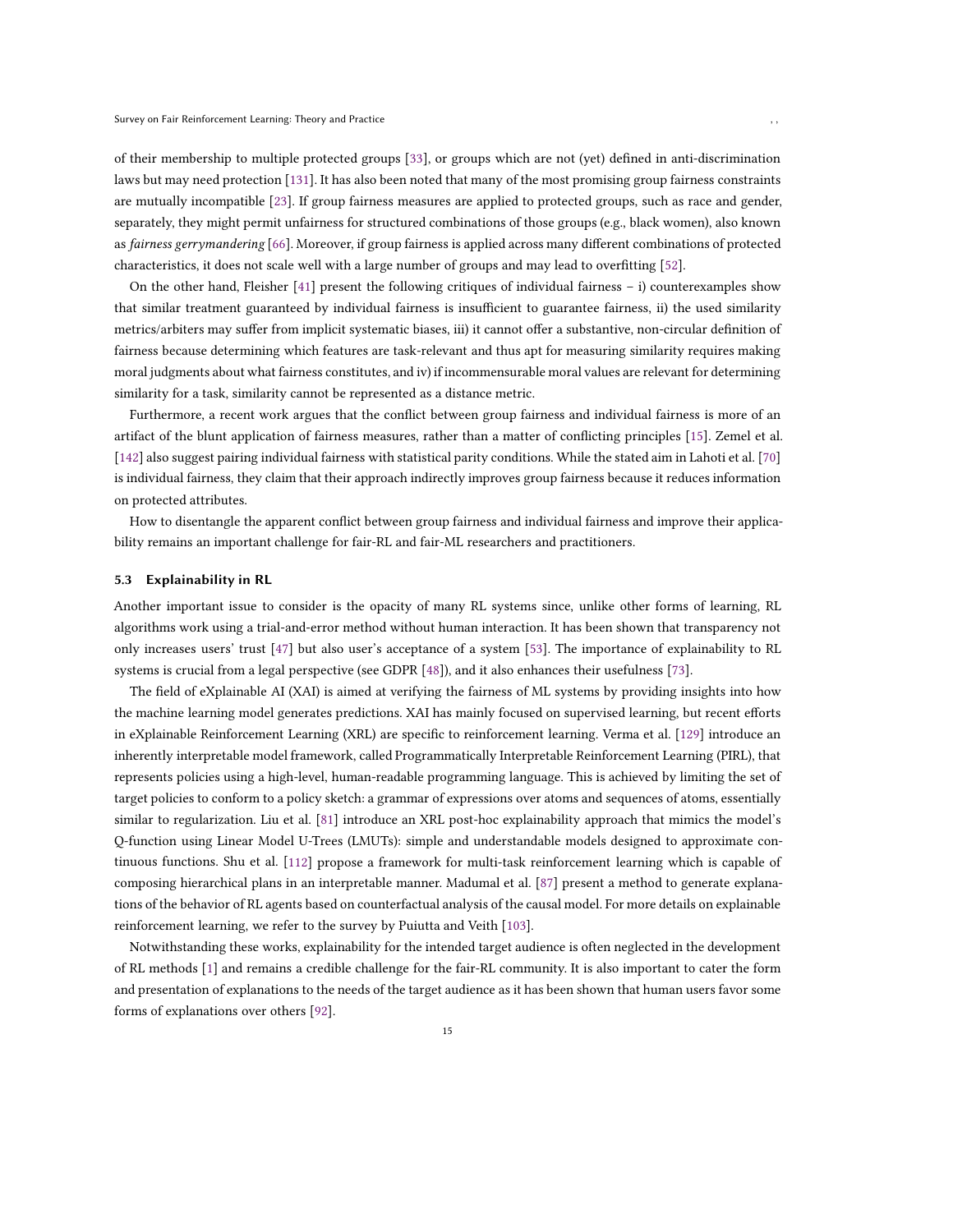## <span id="page-15-1"></span>6 CONCLUDING REMARKS

Fairness in reinforcement learning is a rapidly-growing emerging field, where newer solutions are revealing newer challenges, and there are immense opportunities to take this discipline forward theoretically as well as empirically. At this juncture, we present an extensive survey covering the full breadth of fair-RL. The organization of this survey into various aspects of RL and applications of fair-RL is with the intention of aiding researchers and practitioners to gain a thorough understanding of the field. Towards the end, we also discuss a few of the most important challenges, which we hope will lead to productive conversations and advance the field of fair-RL.

## **REFERENCES**

- [1] Ashraf Abdul, Jo Vermeulen, Danding Wang, Brian Y. Lim, and Mohan Kankanhalli. 2018. Trends and Trajectories for Explainable, Accountable and Intelligible Systems: An HCI Research Agenda. Association for Computing Machinery, New York, NY, USA, 1–18. <https://doi.org/10.1145/3173574.3174156>
- <span id="page-15-3"></span>[2] Academy of European Law. 2018. Handbook on European non-discrimination law.
- <span id="page-15-13"></span>[3] Mridul Agarwal and Vaneet Aggarwal. 2019. Reinforcement Learning for Joint Optimization of Multiple Rewards. arXiv preprint arXiv:1909.02940 (2019).
- <span id="page-15-7"></span>[4] Saamer Akhshabi, Lakshmi Anantakrishnan, Ali C Begen, and Constantine Dovrolis. 2012. What happens when HTTP adaptive streaming players compete for bandwidth?. In Proceedings of the 22nd international workshop on Network and Operating System Support for Digital Audio and Video.  $9 - 14.$
- <span id="page-15-11"></span>[5] Atefeh Hajijamali Arani, Peng Hu, and Yeying Zhu. 2021. Fairness-aware Link Optimization for Space-Terrestrial Integrated Networks: A Reinforcement Learning Framework. IEEE Access (2021).
- <span id="page-15-9"></span>[6] Nasim Arianpoo and Victor CM Leung. 2016. How network monitoring and reinforcement learning can improve tcp fairness in wireless multi-hop networks. EURASIP Journal on Wireless Communications and Networking 2016, 1 (2016), 1–15.
- <span id="page-15-8"></span>[7] Ashay Athalye, Shannon Hwang, and Siddharth Nayak. [n. d.]. Fairness and Robustness of Mixed Autonomous Traffic Control with Reinforcement Learning. ([n. d.]).
- <span id="page-15-4"></span>[8] James Atwood, Hansa Srinivasan, Yoni Halpern, and David Sculley. 2019. Fair treatment allocations in social networks. arXiv preprint arXiv:1911.05489 (2019).
- <span id="page-15-15"></span>[9] Peter Auer, Nicolò Cesa-Bianchi, and Paul Fischer. 2002. Finite-Time Analysis of the Multiarmed Bandit Problem. Mach. Learn. 47, 2–3 (2002), 235–256.
- [10] Peter Auer, Nicolò Cesa-Bianchi, Yoav Freund, and Robert E. Schapire. 2003. The Nonstochastic Multiarmed Bandit Problem. SIAM J. Comput. 32, 1 (jan 2003), 48–77. <https://doi.org/10.1137/S0097539701398375>
- <span id="page-15-14"></span>[11] Wenhang Bao. 2019. Fairness in Multi-agent Reinforcement Learning for Stock Trading. arXiv preprint arXiv:2001.00918 (2019).
- <span id="page-15-0"></span>[12] Solon Barocas, Moritz Hardt, and Arvind Narayanan. 2019. Fairness and Machine Learning. fairmlbook.org. [http://www.fairmlbook.org.](http://www.fairmlbook.org)
- [13] Solon Barocas and Andrew D. Selbst. 2016. Big Data's Disparate Impact. California Law Review 104, 3 (2016), 671–732. <http://www.jstor.org/stable/24758720>
- <span id="page-15-5"></span>[14] Asia J Biega, Krishna P Gummadi, and Gerhard Weikum. 2018. Equity of attention: Amortizing individual fairness in rankings. In The 41st international acm sigir conference on research & development in information retrieval. 405–414.
- [15] Reuben Binns. 2020. On the Apparent Conflict between Individual and Group Fairness. In Proceedings of the 2020 Conference on Fairness, Accountability, and Transparency (Barcelona, Spain) (FAT\* '20). Association for Computing Machinery, New York, NY, USA, 514–524. <https://doi.org/10.1145/3351095.3372864>
- <span id="page-15-6"></span>[16] Robin Burke, Nasim Sonboli, and Aldo Ordonez-Gauger. 2018. Balanced neighborhoods for multi-sided fairness in recommendation. In Conference on Fairness, Accountability and Transparency. PMLR, 202–214.
- <span id="page-15-2"></span>[17] Lucian Busoniu, Robert Babuska, and Bart De Schutter. 2006. Multi-Agent Reinforcement Learning: A Survey. In 2006 9th International Conference on Control, Automation, Robotics and Vision. 1–6. <https://doi.org/10.1109/ICARCV.2006.345353>
- [18] L. Elisa Celis, Sayash Kapoor, Farnood Salehi, and Nisheeth Vishnoi. 2019. Controlling Polarization in Personalization: An Algorithmic Framework. In Proceedings of the Conference on Fairness, Accountability, and Transparency (Atlanta, GA, USA) (FAT\* '19). Association for Computing Machinery, New York, NY, USA, 160–169. <https://doi.org/10.1145/3287560.3287601>
- [19] Irene Y. Chen, Fredrik D. Johansson, and David Sontag. 2018. Why is My Classifier Discriminatory?. In Proceedings of the 32nd International Conference on Neural Information Processing Systems (Montréal, Canada) (NIPS'18). Curran Associates Inc., Red Hook, NY, USA, 3543–3554.
- <span id="page-15-10"></span>[20] Jingdi Chen, Yimeng Wang, and Tian Lan. 2021. Bringing Fairness to Actor-Critic Reinforcement Learning for Network Utility Optimization. In IEEE INFOCOM 2021-IEEE Conference on Computer Communications. IEEE, 1–10.
- <span id="page-15-12"></span>[21] Xinwei Chen, Tong Wang, Barrett W Thomas, and Marlin W Ulmer. 2020. Same-day delivery with fairness. arXiv preprint arXiv:2007.09541 (2020).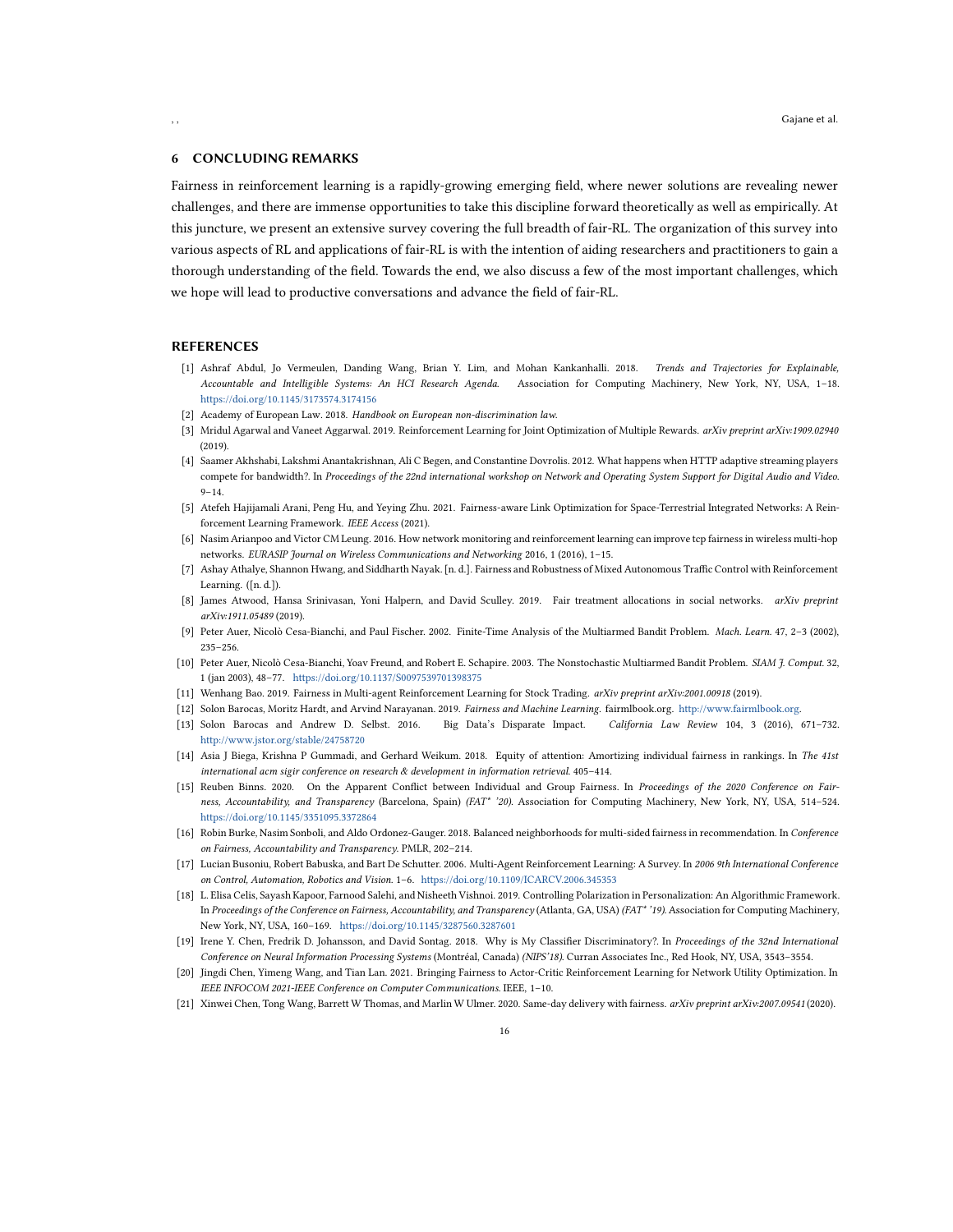Survey on Fair Reinforcement Learning: Theory and Practice , ,

- [22] Yifang Chen, Alex Cuellar, Haipeng Luo, Jignesh Modi, Heramb Nemlekar, and Stefanos Nikolaidis. 2020. The Fair Contextual Multi-Armed Bandit. In Proceedings of the 19th International Conference on Autonomous Agents and MultiAgent Systems (AAMAS '20). 1810–1812.
- [23] Alexandra Chouldechova. 2017. Fair Prediction with Disparate Impact: A Study of Bias in Recidivism Prediction Instruments. Big Data 5, 2 (2017), 153–163. <https://doi.org/10.1089/big.2016.0047>
- <span id="page-16-11"></span>[24] Houston Claure, Yifang Chen, Jignesh Modi, Malte Jung, and Stefanos Nikolaidis. 2019. Reinforcement learning with fairness constraints for resource distribution in human-robot teams. arXiv preprint arXiv:1907.00313 (2019).
- [25] Houston Claure, Yifang Chen, Jignesh Modi, Malte Jung, and Stefanos Nikolaidis. 2020. Multi-Armed Bandits with Fairness Constraints for Distributing Resources to Human Teammates. In Proceedings of the 2020 ACM/IEEE International Conference on Human-Robot Interaction. 299–308.
- <span id="page-16-6"></span>[26] Ioan Sorin Comşa, Mehmet Aydin, Sijing Zhang, Pierre Kuonen, Jean-Frederic Wagen, and Yao Lu. 2014. Scheduling policies based on dynamic throughput and fairness tradeoff control in LTE-A networks. In 39th Annual IEEE conference on local computer networks. IEEE, 418–421.
- <span id="page-16-7"></span>[27] Ioan Sorin Comşa, Sijing Zhang, Mehmet Aydin, Jianping Chen, Pierre Kuonen, and Jean-Frederic Wagen. 2014. Adaptive proportional fair parameterization based LTE scheduling using continuous actor-critic reinforcement learning. In 2014 IEEE global communications conference. IEEE, 4387–4393.
- <span id="page-16-8"></span>[28] Ioan-Sorin Comşa, Sijing Zhang, Mehmet Aydin, Pierre Kuonen, Ramona Trestian, and Gheorghit,ă Ghinea. 2019. A comparison of reinforcement learning algorithms in fairness-oriented OFDMA schedulers. Information 10, 10 (2019), 315.
- <span id="page-16-5"></span>[29] Ioan Sorin Comsa, Sijing Zhang, Mehmet Aydin, Pierre Kuonen, and Jean-Frederic Wagen. 2012. A novel dynamic Q-learning-based scheduler technique for LTE-advanced technologies using neural networks. In 37th Annual IEEE Conference on Local Computer Networks. IEEE, 332–335.
- <span id="page-16-12"></span>[30] Sam Corbett-Davies and Sharad Goel. 2018. The Measure and Mismeasure of Fairness: A Critical Review of Fair Machine Learning. arXiv[:1808.00023](https://arxiv.org/abs/1808.00023) [cs.CY]
- <span id="page-16-16"></span>[31] Amanda Coston, Alan Mishler, Edward H Kennedy, and Alexandra Chouldechova. 2020. Counterfactual risk assessments, evaluation, and fairness. In Proceedings of the 2020 Conference on Fairness, Accountability, and Transparency. 582–593.
- <span id="page-16-2"></span>[32] Elliot Creager, David Madras, Toniann Pitassi, and Richard Zemel. 2020. Causal Modeling for Fairness In Dynamical Systems. In Proceedings of the 37th International Conference on Machine Learning (Proceedings of Machine Learning Research, Vol. 119), Hal Daumé III and Aarti Singh (Eds.). PMLR, 2185–2195. <https://proceedings.mlr.press/v119/creager20a.html>
- [33] Kimberle Crenshaw. 1991. Mapping the Margins: Intersectionality, Identity Politics, and Violence against Women of Color. Stanford Law Review 43, 6 (1991), 1241–1299. <http://www.jstor.org/stable/1229039>
- [34] Alexander D'Amour, Hansa Srinivasan, James Atwood, Pallavi Baljekar, D. Sculley, and Yoni Halpern. 2020. Fairness is Not Static: Deeper Understanding of Long Term Fairness via Simulation Studies. In Proceedings of the 2020 Conference on Fairness, Accountability, and Transparency (Barcelona, Spain) (FAT\* '20). Association for Computing Machinery, New York, NY, USA, 525–534. <https://doi.org/10.1145/3351095.3372878>
- <span id="page-16-15"></span>[35] Alexander D'Amour, Hansa Srinivasan, James Atwood, Pallavi Baljekar, D Sculley, and Yoni Halpern. 2020. Fairness is not static: deeper understanding of long term fairness via simulation studies. In Proceedings of the 2020 Conference on Fairness, Accountability, and Transparency. 525–534.
- <span id="page-16-10"></span>[36] Antônio C de Arruda, Alessandro F Leite, Cicero RF de Almeida, Antônio MF Crespo, and Li Weigang. 2010. Fairness analysis with cost impact for Brasilia's Flight Information Region using reinforcement learning approach. In 13th International IEEE Conference on Intelligent Transportation Systems. IEEE, 539–544.
- <span id="page-16-4"></span>[37] Johan De Vriendt, Danny De Vleeschauwer, and David Robinson. 2013. Model for estimating QoE of video delivered using HTTP adaptive streaming. In 2013 IFIP/IEEE International Symposium on Integrated Network Management (IM 2013). IEEE, 1288–1293.
- <span id="page-16-14"></span>[38] Ashwini Deshpande. 2005. Affirmative action in India and the United States. (2005).
- <span id="page-16-13"></span>[39] Cynthia Dwork, Moritz Hardt, Toniann Pitassi, Omer Reingold, and Richard Zemel. 2012. Fairness Through Awareness. In Proceedings of the 3rd Innovations in Theoretical Computer Science Conference (ITCS '12).
- <span id="page-16-9"></span>[40] Salma Elmalaki. 2021. FaiR-IoT: Fairness-aware Human-in-the-Loop Reinforcement Learning for Harnessing Human Variability in Personalized IoT. In Proceedings of the International Conference on Internet-of-Things Design and Implementation. 119–132.
- [41] Will Fleisher. 2021. What's Fair about Individual Fairness?. In Proceedings of the 2021 AAAI/ACM Conference on AI, Ethics, and Society (Virtual Event, USA) (AIES '21). Association for Computing Machinery, New York, NY, USA, 480–490. <https://doi.org/10.1145/3461702.3462621>
- <span id="page-16-3"></span>[42] Mirko Franceschinis, Marco Mellia, Michela Meo, and Maurizio Munafo, 2005. Measuring TCP over WiFi: A real case. In 1st workshop on Wireless Network Measurements (Winmee), Riva Del Garda, Italy. Citeseer.
- <span id="page-16-0"></span>[43] Pratik Gajane and Mykola Pechenizkiy. 2018. On formalizing fairness in prediction with machine learning. 5th Workshop on Fairness, Accountability, and Transparency in Machine Learning (FAT/ML) 2018 (2018).
- <span id="page-16-1"></span>[44] AmirEmad Ghassami, Sajad Khodadadian, and Negar Kiyavash. 2018. Fairness in Supervised Learning: An Information Theoretic Approach. In 2018 IEEE International Symposium on Information Theory (ISIT). 176–180. <https://doi.org/10.1109/ISIT.2018.8437807>
- [45] Mohammad Ghodsi and Amirmahdi Mirfakhar. 2021. Online Fair Revenue Maximizing Cake Division with Non-Contiguous Pieces in Adversarial Bandits. CoRR abs/2111.14387 (2021). arXiv[:2111.14387 https://arxiv.org/abs/2111.14387](https://arxiv.org/abs/2111.14387)
- [46] Stephen Gillen, Christopher Jung, Michael Kearns, and Aaron Roth. 2018. Online Learning with an Unknown Fairness Metric. In Proceedings of the 32nd International Conference on Neural Information Processing Systems (Montréal, Canada) (NIPS'18). Curran Associates Inc., Red Hook, NY, USA, 2605–2614.
- [47] Alyssa Glass, Deborah L. McGuinness, and Michael Wolverton. 2008. Toward Establishing Trust in Adaptive Agents. In Proceedings of the 13th International Conference on Intelligent User Interfaces (Gran Canaria, Spain) (IUI '08). Association for Computing Machinery, New York, NY, USA,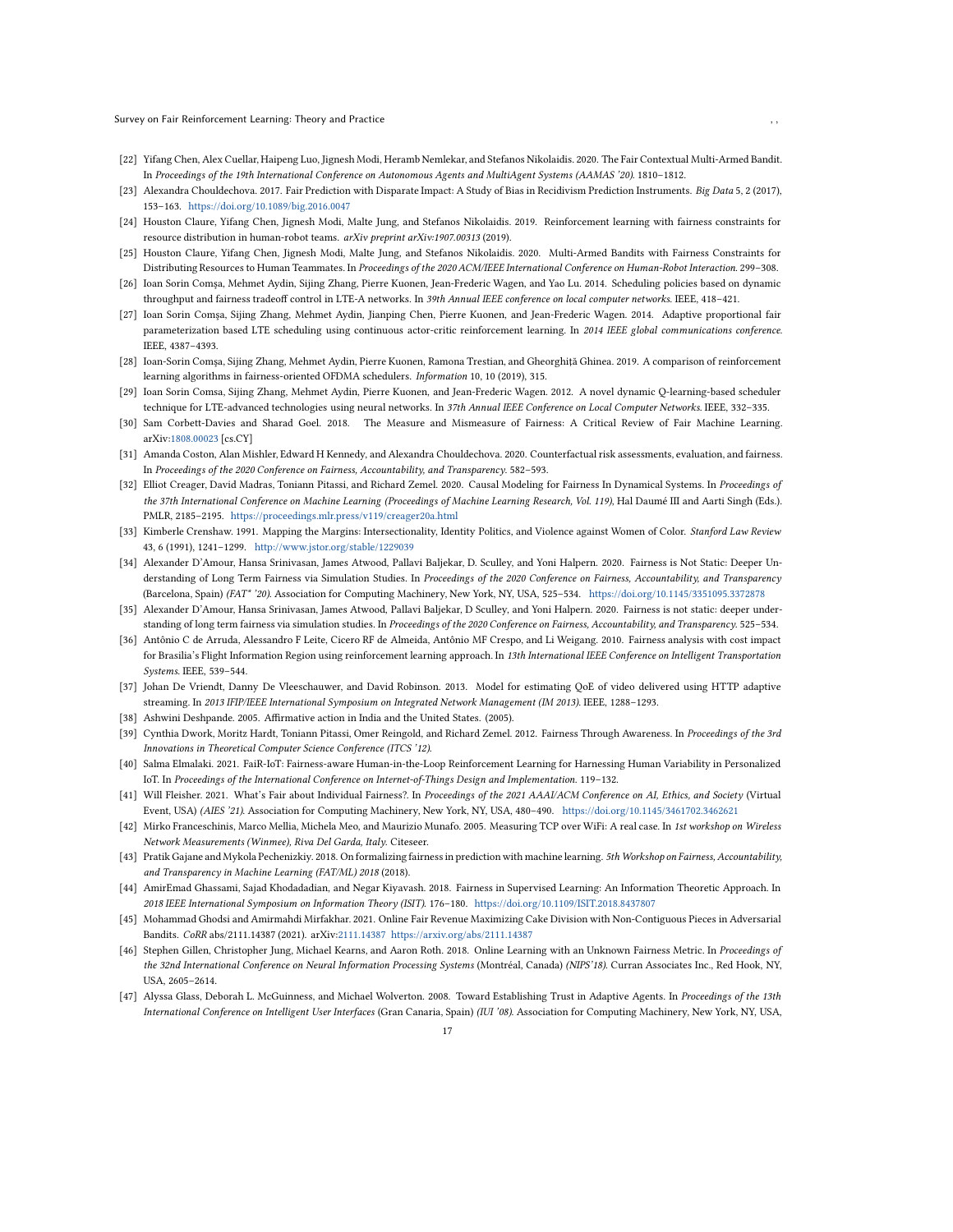227–236. <https://doi.org/10.1145/1378773.1378804>

- <span id="page-17-21"></span>[48] Bryce Goodman and Seth Flaxman. 2017. European Union Regulations on Algorithmic Decision-Making and a "Right to Explanation". AI Magazine 38, 3 (2017).
- <span id="page-17-13"></span>[49] Niko A Grupen, Bart Selman, and Daniel D Lee. 2021. Fairness for Cooperative Multi-Agent Learning with Equivariant Policies. arXiv preprint arXiv:2106.05727 (2021).
- <span id="page-17-5"></span>[50] Moritz Hardt, Eric Price, , and Nati Srebro. 2016. Equality of Opportunity in Supervised Learning. In Advances in Neural Information Processing Systems 29. 3315–3323.
- [51] F. Maxwell Harper and Joseph A. Konstan. 2015. The MovieLens Datasets: History and Context. ACM Trans. Interact. Intell. Syst. 5, 4, Article 19 (Dec. 2015), 19 pages. <https://doi.org/10.1145/2827872>
- <span id="page-17-19"></span>[52] Ursula Hebert-Johnson, Michael Kim, Omer Reingold, and Guy Rothblum. 2018. Multicalibration: Calibration for the (Computationally-Identifiable) Masses. In Proceedings of the 35th International Conference on Machine Learning (Proceedings of Machine Learning Research, Vol. 80), Jennifer Dy and Andreas Krause (Eds.). PMLR, 1939–1948. <https://proceedings.mlr.press/v80/hebert-johnson18a.html>
- [53] Jonathan L. Herlocker, Joseph A. Konstan, and John Riedl. 2000. Explaining Collaborative Filtering Recommendations. In Proceedings of the 2000 ACM Conference on Computer Supported Cooperative Work (Philadelphia, Pennsylvania, USA) (CSCW '00). Association for Computing Machinery, New York, NY, USA, 241–250. <https://doi.org/10.1145/358916.358995>
- <span id="page-17-2"></span>[54] Mitchell Hoffman, Lisa B Kahn, and Danielle Li. 2015. Discretion in Hiring. Working Paper 21709. National Bureau of Economic Research. <https://doi.org/10.3386/w21709>
- <span id="page-17-15"></span>[55] H.J. Holzer. 2007. The economic impact of affirmative action in the US. Swedish Economic Policy Review 14 (03 2007), 41–71.
- [56] Wen Huang, Kevin Labille, Xintao Wu, Dongwon Lee, and Neil Heffernan. 2020. Achieving User-Side Fairness in Contextual Bandits. CoRR abs/2010.12102 (2020). arXiv[:2010.12102 https://arxiv.org/abs/2010.12102](https://arxiv.org/abs/2010.12102)
- <span id="page-17-11"></span>[57] Wen Huang, Lu Zhang, and Xintao Wu. 2021. Achieving Counterfactual Fairness for Causal Bandit. arXiv[:2109.10458](https://arxiv.org/abs/2109.10458) [cs.LG]
- <span id="page-17-16"></span>[58] P J Bickel, EA Hammel, and J W O'connell. 1975. Sex Bias in Graduate Admissions: Data from Berkeley. 187 (03 1975), 398–404.
- <span id="page-17-9"></span>[59] Shahin Jabbari, Matthew Joseph, Michael Kearns, Jamie Morgenstern, and Aaron Roth. 2017. Fairness in Reinforcement Learning. In Proceedings of the 34th International Conference on Machine Learning. 1617–1626.
- <span id="page-17-17"></span>[60] Jerry Jacobs. 2003. Gender Equality and Higher Education. 22 (11 2003), 153–185.
- <span id="page-17-12"></span>[61] Jiechuan Jiang and Zongqing Lu. 2019. Learning Fairness in Multi-Agent Systems. Advances in Neural Information Processing Systems 32 (2019), 13854–13865.
- <span id="page-17-8"></span>[62] Matthew Joseph, Michael Kearns, Jamie H Morgenstern, and Aaron Roth. 2016. Fairness in Learning: Classic and Contextual Bandits. In Advances in Neural Information Processing Systems.
- [63] Matthew Joseph, Michael J. Kearns, Jamie Morgenstern, Seth Neel, and Aaron Roth. 2016. Fair Algorithms for Infinite and Contextual Bandits. CoRR abs/1610.09559 (2016). arXiv[:1610.09559](https://arxiv.org/abs/1610.09559)<http://arxiv.org/abs/1610.09559>
- <span id="page-17-14"></span>[64] Sampath Kannan, Aaron Roth, and Juba Ziani. 2019. Downstream effects of affirmative action. In Proceedings of the Conference on Fairness, Accountability, and Transparency. 240–248.
- <span id="page-17-6"></span>[65] Emilie Kaufmann. 2014. Analysis of bayesian and frequentist strategies for sequential resource allocation. Theses. Télécom ParisTech. <https://pastel.archives-ouvertes.fr/tel-01413183>
- <span id="page-17-18"></span>[66] Michael Kearns, Seth Neel, Aaron Roth, and Zhiwei Steven Wu. 2018. Preventing Fairness Gerrymandering: Auditing and Learning for Subgroup Fairness. In Proceedings of the 35th International Conference on Machine Learning (Proceedings of Machine Learning Research, Vol. 80), Jennifer Dy and Andreas Krause (Eds.). PMLR, 2564–2572. <https://proceedings.mlr.press/v80/kearns18a.html>
- <span id="page-17-4"></span>[67] Sajad Khodadadian, AmirEmad Ghassami, and Negar Kiyavash. 2021. Impact of Data Processing on Fairness in Supervised Learning. In 2021 IEEE International Symposium on Information Theory (ISIT). 2643–2648. <https://doi.org/10.1109/ISIT45174.2021.9517766>
- <span id="page-17-3"></span>[68] Pauline T. Kim. 2017. Data-Driven Discrimination at Work. William & Mary Law Review 58:857 (2017). Issue 3.
- <span id="page-17-0"></span>[69] Akhil Krishnakumar. 2019. Assessing the Fairness of AI Recruitment systems. Master's thesis.
- <span id="page-17-20"></span>[70] Preethi Lahoti, Krishna P. Gummadi, and Gerhard Weikum. 2019. iFair: Learning Individually Fair Data Representations for Algorithmic Decision Making. In 2019 IEEE 35th International Conference on Data Engineering (ICDE). 1334–1345. <https://doi.org/10.1109/ICDE.2019.00121>
- [71] Finnian Lattimore, Tor Lattimore, and Mark D. Reid. 2016. Causal Bandits: Learning Good Interventions via Causal Inference. In Proceedings of the 30th International Conference on Neural Information Processing Systems (Barcelona, Spain) (NIPS'16). Curran Associates Inc., Red Hook, NY, USA, 1189–1197.
- <span id="page-17-22"></span>[72] Tor Lattimore and Csaba Szepesvári. 2020. Bandit Algorithms. Cambridge University Press. <https://doi.org/10.1017/9781108571401>
- [73] Jung Hoon Lee. 2019. Complementary reinforcement learning towards explainable agents. CoRR abs/1901.00188 (2019). arXiv[:1901.00188](https://arxiv.org/abs/1901.00188) <http://arxiv.org/abs/1901.00188>
- <span id="page-17-7"></span>[74] Chenghao Li, Xiaoteng Ma, Li Xia, Qianchuan Zhao, and Jun Yang. 2020. Fairness Control of Traffic Light via Deep Reinforcement Learning. In 2020 IEEE 16th International Conference on Automation Science and Engineering (CASE). IEEE, 652–658.
- <span id="page-17-1"></span>[75] Danielle Li, Lindsey R Raymond, and Peter Bergman. 2020. Hiring as Exploration. Working Paper 27736. National Bureau of Economic Research. <https://doi.org/10.3386/w27736>
- <span id="page-17-10"></span>[76] Fengjiao Li, Jia Liu, and Bo Ji. 2019. Combinatorial Sleeping Bandits with Fairness Constraints. In IEEE INFOCOM 2019 - IEEE Conference on Computer Communications. 1702–1710. <https://doi.org/10.1109/INFOCOM.2019.8737461>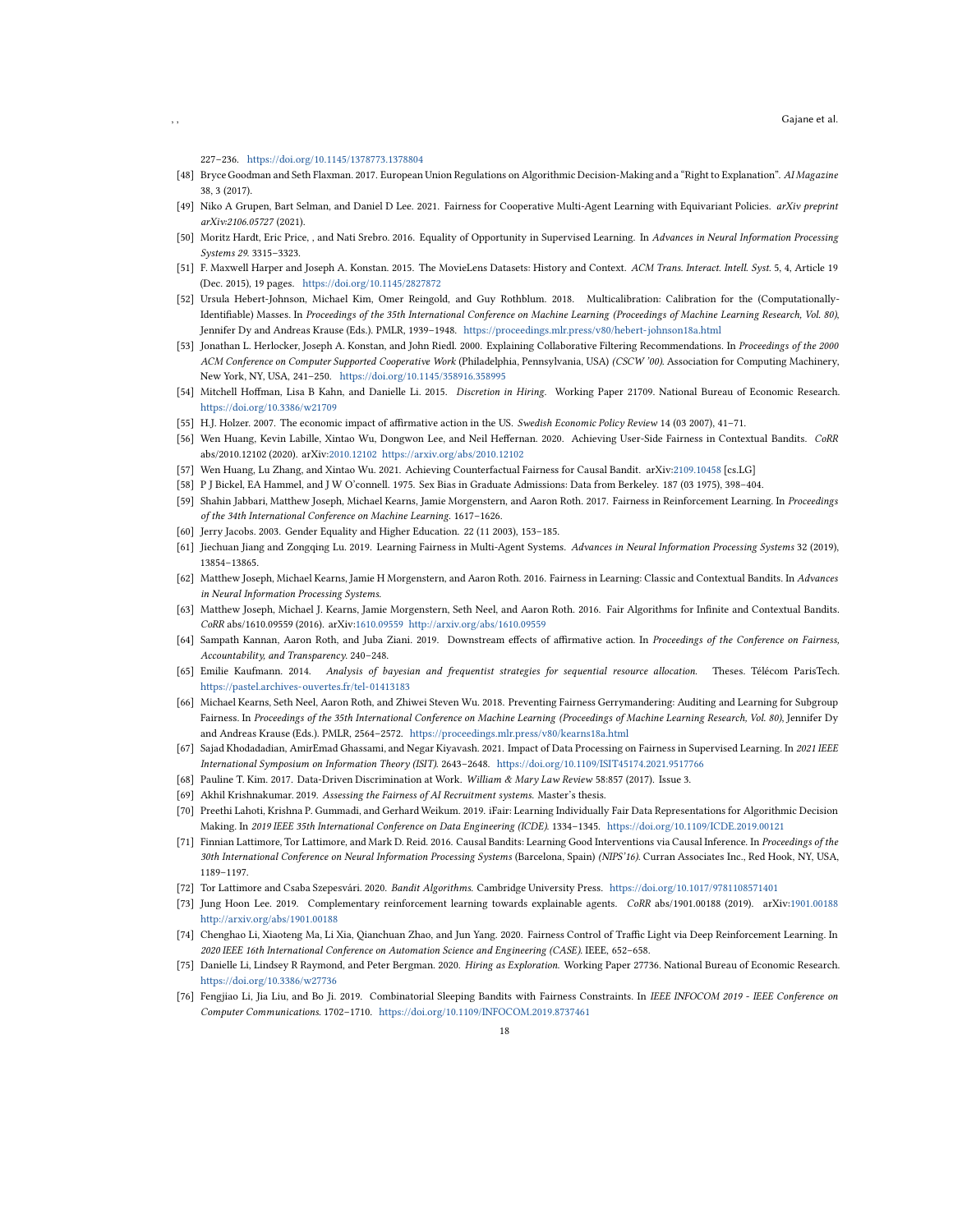Survey on Fair Reinforcement Learning: Theory and Practice , ,

- [77] Lihong Li, Wei Chu, John Langford, and Robert E. Schapire. 2010. A Contextual-Bandit Approach to Personalized News Article Recommendation. In Proceedings of the 19th International Conference on World Wide Web (Raleigh, North Carolina, USA) (WWW '10). Association for Computing Machinery, New York, NY, USA, 661–670. <https://doi.org/10.1145/1772690.1772758>
- <span id="page-18-11"></span>[78] Lihong Li, Michael L. Littman, Thomas J. Walsh, and Alexander L. Strehl. 2011. Knows what it knows: a framework forÂ self-aware learning. Machine Learning 82, 3 (Mar 2011), 399–443.
- [79] Lihong Li, Yu Lu, and Dengyong Zhou. 2017. Provably Optimal Algorithms for Generalized Linear Contextual Bandits. In Proceedings of the 34th International Conference on Machine Learning - Volume 70 (Sydney, NSW, Australia) (ICML'17). JMLR.org, 2071–2080.
- <span id="page-18-7"></span>[80] Chi Harold Liu, Zheyu Chen, Jian Tang, Jie Xu, and Chengzhe Piao. 2018. Energy-efficient UAV control for effective and fair communication coverage: A deep reinforcement learning approach. IEEE Journal on Selected Areas in Communications 36, 9 (2018), 2059–2070.
- <span id="page-18-21"></span>[81] Guiliang Liu, Oliver Schulte, Wang Zhu, and Qingcan Li. 2018. Toward interpretable deep reinforcement learning with linear model u-trees. In Joint European Conference on Machine Learning and Knowledge Discovery in Databases. Springer, 414–429.
- <span id="page-18-1"></span>[82] Lydia T. Liu, Sarah Dean, Esther Rolf, Max Simchowitz, and Moritz Hardt. 2018. Delayed Impact of Fair Machine Learning. In Proceedings of the 35th International Conference on Machine Learning (Proceedings of Machine Learning Research, Vol. 80), Jennifer Dy and Andreas Krause (Eds.). PMLR, 3150–3158. <https://proceedings.mlr.press/v80/liu18c.html>
- <span id="page-18-15"></span>[83] Lydia T Liu, Sarah Dean, Esther Rolf, Max Simchowitz, and Moritz Hardt. 2018. Delayed impact of fair machine learning. In International Conference on Machine Learning. PMLR, 3150–3158.
- <span id="page-18-6"></span>[84] Weiwen Liu, Feng Liu, Ruiming Tang, Ben Liao, Guangyong Chen, and Pheng Ann Heng. 2020. Balancing between accuracy and fairness for interactive recommendation with reinforcement learning. Advances in Knowledge Discovery and Data Mining 12084 (2020), 155.
- <span id="page-18-9"></span>[85] Yang Liu, Goran Radanovic, Christos Dimitrakakis, Debmalya Mandal, and David C. Parkes. 2017. Calibrated fairness in Bandits. In Proceedings of the 4th Workshop on Fairness, Accountability, and Transparency in Machine Learning (Fat/ML 2017). <https://arxiv.org/abs/1707.01875>
- <span id="page-18-12"></span>[86] Yangyi Lu, Amirhossein Meisami, Ambuj Tewari, and Zhenyu Yan. 2020. Regret Analysis of Bandit Problems with Causal Background Knowledge. In Proceedings of the 36th Annual Conference on Uncertainty in Artificial Intelligence. [http://www.auai.org/uai2020/proceedings/77\\_main\\_paper.pdf](http://www.auai.org/uai2020/proceedings/77_main_paper.pdf)
- [87] Prashan Madumal, Tim Miller, Liz Sonenberg, and Frank Vetere. 2019. Explainable Reinforcement Learning Through a Causal Lens. CoRR abs/1905.10958 (2019). arXiv[:1905.10958](https://arxiv.org/abs/1905.10958)<http://arxiv.org/abs/1905.10958>
- <span id="page-18-8"></span>[88] Dean B. McFarlin and Paul D. Sweeney. 1992. Distributive and Procedural Justice as Predictors of Satisfaction with Personal and Organizational Outcomes. The Academy of Management Journal 35, 3 (1992), 626–637.
- <span id="page-18-0"></span>[89] Ninareh Mehrabi, Fred Morstatter, Nripsuta Saxena, Kristina Lerman, and Aram Galstyan. 2021. A Survey on Bias and Fairness in Machine Learning. ACM Comput. Surv. 54, 6, Article 115 (July 2021), 35 pages. <https://doi.org/10.1145/3457607>
- <span id="page-18-19"></span>[90] Aditya Krishna Menon and Robert C Williamson. 2018. The cost of fairness in binary classification. In Proceedings of the 1st Conference on Fairness, Accountability and Transparency (Proceedings of Machine Learning Research, Vol. 81), Sorelle A. Friedler and Christo Wilson (Eds.). PMLR, 107–118. <https://proceedings.mlr.press/v81/menon18a.html>
- <span id="page-18-18"></span>[91] Blossom Metevier, Stephen Giguere, Sarah Brockman, Ari Kobren, Yuriy Brun, Emma Brunskill, and Philip Thomas. 2019. Offline contextual bandits with high probability fairness guarantees. Advances in neural information processing systems 32 (2019).
- <span id="page-18-23"></span>[92] Tim Miller. 2019. Explanation in artificial intelligence: Insights from the social sciences. Artificial Intelligence 267 (2019), 1–38. <https://doi.org/10.1016/j.artint.2018.07.007>
- <span id="page-18-16"></span>[93] Smitha Milli, John Miller, Anca D Dragan, and Moritz Hardt. 2019. The social cost of strategic classification. In Proceedings of the Conference on Fairness, Accountability, and Transparency. 230–239.
- <span id="page-18-2"></span>[94] Volodymyr Mnih, Koray Kavukcuoglu, David Silver, Alex Graves, Ioannis Antonoglou, Daan Wierstra, and Martin Riedmiller. 2013. Playing Atari With Deep Reinforcement Learning. In NIPS Deep Learning Workshop.
- <span id="page-18-4"></span>[95] Volodymyr Mnih, Koray Kavukcuoglu, David Silver, Andrei A Rusu, Joel Veness, Marc G Bellemare, Alex Graves, Martin Riedmiller, Andreas K Fidjeland, Georg Ostrovski, et al. 2015. Human-level control through deep reinforcement learning. nature 518, 7540 (2015), 529–533.
- <span id="page-18-13"></span>[96] Razieh Nabi, Daniel Malinsky, and Ilya Shpitser. 2019. Learning optimal fair policies. In International Conference on Machine Learning. PMLR, 4674–4682.
- <span id="page-18-10"></span>[97] Vishakha Patil, Ganesh Ghalme, Vineet Nair, and Y. Narahari. 2021. Achieving Fairness in the Stochastic Multi-Armed Bandit Problem. Journal of Machine Learning Research 22, 174 (2021), 1–31. <http://jmlr.org/papers/v22/20-704.html>
- <span id="page-18-3"></span>[98] Judea Pearl. 2000. Causality: models, reasoning and inferenc. MIT Press, Cambridge.
- <span id="page-18-17"></span>[99] Dana Pessach, Gonen Singer, Dan Avrahami, Hila Chalutz Ben-Gal, Erez Shmueli, and Irad Ben-Gal. 2020. Employees recruitment: A prescriptive analytics approach via machine learning and mathematical programming. Decision Support Systems 134 (2020), 113290. <https://doi.org/10.1016/j.dss.2020.113290>
- <span id="page-18-5"></span>[100] Stefano Petrangeli, Maxim Claeys, Steven Latré, Jeroen Famaey, and Filip De Turck. 2014. A multi-agent Q-Learning-based framework for achieving fairness in HTTP Adaptive Streaming. In 2014 IEEE Network Operations and Management Symposium (NOMS). IEEE, 1–9.
- <span id="page-18-14"></span>[101] Alexander Peysakhovich and Adam Lerer. 2018. Prosocial Learning Agents Solve Generalized Stag Hunts Better than Selfish Ones. In Proceedings of the 17th International Conference on Autonomous Agents and MultiAgent Systems. 2043–2044.
- <span id="page-18-20"></span>[102] White House Project. 2009. The White House Project Report: Benchmarking Women's Leadership. White House Project.
- <span id="page-18-22"></span>[103] Erika Puiutta and Eric MSP Veith. 2020. Explainable reinforcement learning: A survey. In International Cross-Domain Conference for Machine Learning and Knowledge Extraction. Springer, 77–95.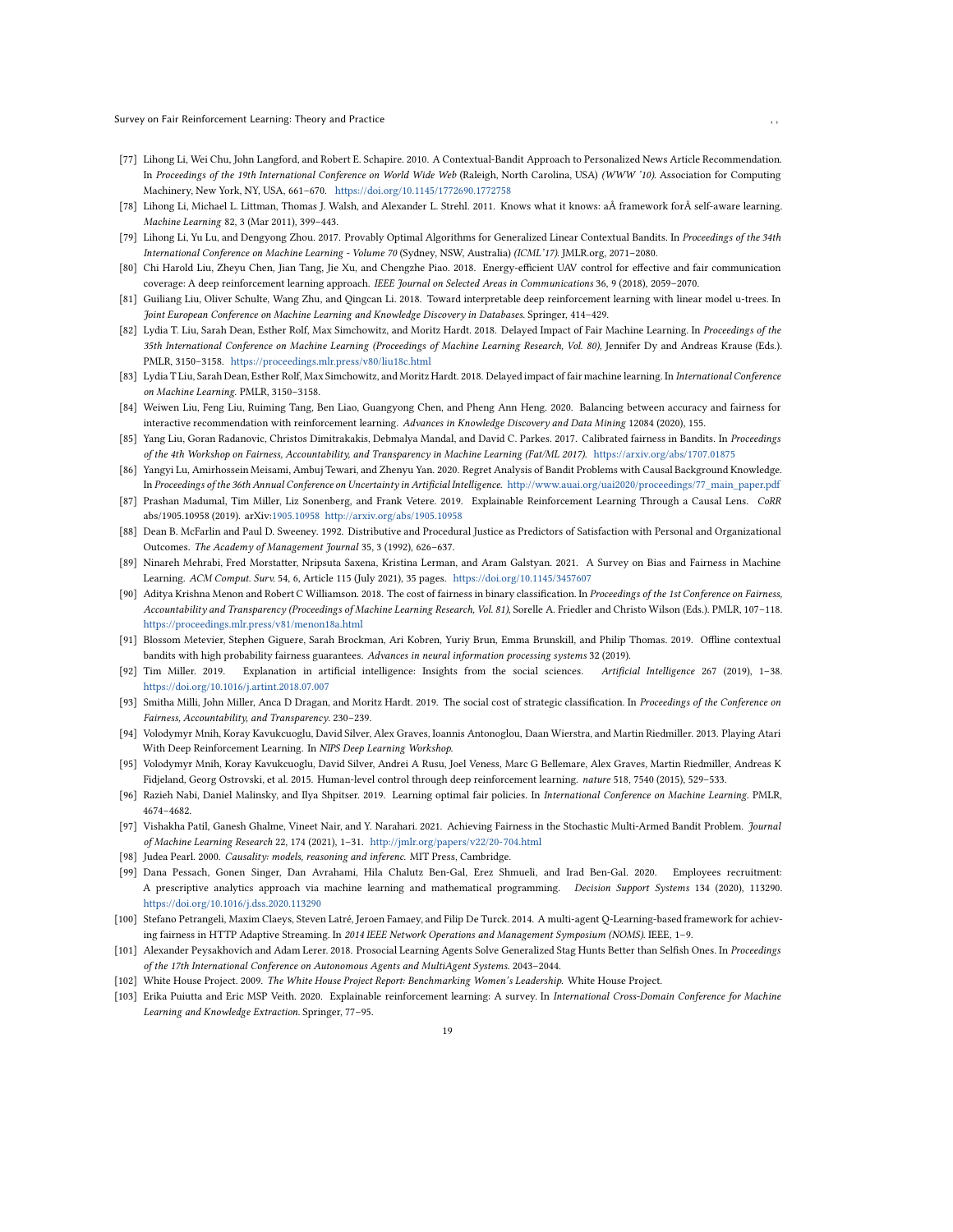- [104] Martin L. Puterman. 1994. Markov Decision Processes: Discrete Stochastic Dynamic Programming (1st ed.). John Wiley & amp; Sons, Inc., USA.
- <span id="page-19-8"></span>[105] Hang Qi, Zhiqun Hu, Hao Huang, Xiangming Wen, and Zhaoming Lu. 2020. Energy efficient 3-D UAV control for persistent communication service and fairness: A deep reinforcement learning approach. IEEE Access 8 (2020), 53172–53184.
- <span id="page-19-7"></span>[106] Majid Raeis and Alberto Leon-Garcia. 2021. A deep reinforcement learning approach for fair traffic signal control. In 2021 IEEE International Intelligent Transportation Systems Conference (ITSC). IEEE, 2512–2518.
- <span id="page-19-0"></span>[107] Manish Raghavan and Solon Barocas. 2019. Challenges for mitigating bias in algorithmic hiring. Technical Report. The Brookings Institution's Artificial Intelligence and Emerging Technology (AIET).
- [108] Ronald E. Robertson, David Lazer, and Christo Wilson. 2018. Auditing the Personalization and Composition of Politically-Related Search Engine Results Pages. In Proceedings of the 2018 World Wide Web Conference (Lyon, France) (WWW '18). International World Wide Web Conferences Steering Committee, Republic and Canton of Geneva, CHE, 955–965. <https://doi.org/10.1145/3178876.3186143>
- <span id="page-19-15"></span>[109] Kit T. Rodolfa, Hemank Lamba, and Rayid Ghani. 2021. Empirical observation of negligible fairness–accuracy trade-offs in machine learning for public policy. Nature Machine Intelligence 3, 10 (01 Oct 2021), 896–904. <https://doi.org/10.1038/s42256-021-00396-x>
- [110] Candice Schumann, Jeffrey S. Foster, Nicholas Mattei, and John P. Dickerson. 2020. We Need Fairness and Explainability in Algorithmic Hiring. In Proceedings of the 19th International Conference on Autonomous Agents and MultiAgent Systems (Auckland, New Zealand) (AAMAS '20). International Foundation for Autonomous Agents and Multiagent Systems, Richland, SC, 1716–1720.
- [111] Candice Schumann, Zhi Lang, Nicholas Mattei, and John P. Dickerson. 2019. Group Fairness in Bandit Arm Selection. CoRR abs/1912.03802 (2019). arXiv[:1912.03802](https://arxiv.org/abs/1912.03802)<http://arxiv.org/abs/1912.03802>
- [112] Tianmin Shu, Caiming Xiong, and Richard Socher. 2017. Hierarchical and Interpretable Skill Acquisition in Multi-task Reinforcement Learning. CoRR abs/1712.07294 (2017). arXiv[:1712.07294](https://arxiv.org/abs/1712.07294)<http://arxiv.org/abs/1712.07294>
- <span id="page-19-13"></span>[113] Umer Siddique, Paul Weng, and Matthieu Zimmer. 2020. Learning Fair Policies in Multi-Objective (Deep) Reinforcement Learning with Average and Discounted Rewards. In International Conference on Machine Learning. PMLR, 8905–8915.
- <span id="page-19-12"></span>[114] Ashudeep Singh, Yoni Halpern, Nithum Thain, Konstantina Christakopoulou, EH Chi, Jilin Chen, and Alex Beutel. 2020. Building healthy recommendation sequences for everyone: A safe reinforcement learning approach. In FAccTRec Workshop.
- <span id="page-19-3"></span>[115] Ashudeep Singh and Thorsten Joachims. 2018. Fairness of exposure in rankings. In Proceedings of the 24th ACM SIGKDD International Conference on Knowledge Discovery & Data Mining. 2219–2228.
- <span id="page-19-9"></span>[116] Daniel P. Skarlicki and Robert Folger. 1997. Retaliation in the workplace: The roles of distributive, procedural, and interactional justice. Journal of Applied Psychology 82, 3 (1997), 434–443.
- <span id="page-19-20"></span>[117] Aleksandrs Slivkins. 2019. Introduction to Multi-Armed Bandits. Foundations and Trends® in Machine Learning 12, 1-2 (2019), 1–286. <https://doi.org/10.1561/2200000068>
- <span id="page-19-10"></span>[118] Till Speicher, Muhammad Ali, Giridhari Venkatadri, Filipe Nunes Ribeiro, George Arvanitakis, Fabrício Benevenuto, Krishna P. Gummadi, Patrick Loiseau, and Alan Mislove. 2018. Potential for Discrimination in Online Targeted Advertising. In Proceedings of the 1st Conference on Fairness, Accountability and Transparency (Proceedings of Machine Learning Research, Vol. 81), Sorelle A. Friedler and Christo Wilson (Eds.). PMLR, 5–19. <https://proceedings.mlr.press/v81/speicher18a.html>
- [119] Harini Suresh and John V. Guttag. 2019. A Framework for Understanding Unintended Consequences of Machine Learning. CoRR abs/1901.10002 (2019). arXiv[:1901.10002](https://arxiv.org/abs/1901.10002)<http://arxiv.org/abs/1901.10002>
- <span id="page-19-1"></span>[120] Richard S. Sutton and Andrew G. Barto. 2018. Reinforcement Learning: An Introduction (second ed.). MIT Press.
- <span id="page-19-2"></span>[121] Csaba Szepesvári. 2010. Algorithms for Reinforcement Learning. Morgan and Claypool. <https://doi.org/10.2200/S00268ED1V01Y201005AIM009>
- [122] Mohammad Sadegh Talebi and Alexandre Proutiere. 2018. Learning Proportionally Fair Allocations with Low Regret. Proc. ACM Meas. Anal. Comput. Syst. 2, 2, Article 36 (June 2018), 31 pages. <https://doi.org/10.1145/3224431>
- <span id="page-19-14"></span>[123] Maryam Tavakol. 2020. Fair Classification with Counterfactual Learning. In Proceedings of the 43rd International ACM SIGIR Conference on Research and Development in Information Retrieval. 2073–2076.
- <span id="page-19-17"></span>[124] the Department of Economic and Social Affairs, the United Nations. 2015. The World's Women 2015 Trends and Statistics.
- <span id="page-19-16"></span>[125] Sukhadeo Thorat and Katherine S. Neuman (Eds.). 2012. Blocked by Caste: Economic Discrimination in Modern India. Oxford University Press.
- <span id="page-19-4"></span>[126] Le Tong, Yangyi Chen, Xin Zhou, and Yifu Sun. 2021. QoE-Fairness Tradeoff Scheme for Dynamic Spectrum Allocation Based on Deep Reinforcement Learning. In The 5th International Conference on Computer Science and Application Engineering. 1–7.
- <span id="page-19-11"></span>[127] Ruibo Tu, Xueru Zhang, Yang Liu, Hedvig Kjellström, Mingyan Liu, Kun Zhang, and Cheng Zhang. 2020. How Do Fair Decisions Fare in Long-term Qualification?. In Thirty-fourth Conference on Neural Information Processing Systems.
- <span id="page-19-5"></span>[128] Anastasios Valkanis, Georgios Papadimitriou, Georgia Beletsioti, Emmanouel Varvarigos, and Petros Nicopolitidis. 2022. Efficiency and fairness improvement for elastic optical networks using reinforcement learning-based traffic prediction. Journal of Optical Communications and Networking 14, 3 (2022), 25–42.
- <span id="page-19-19"></span>[129] Abhinav Verma, Vijayaraghavan Murali, Rishabh Singh, Pushmeet Kohli, and Swarat Chaudhuri. 2018. Programmatically interpretable reinforcement learning. In International Conference on Machine Learning. PMLR, 5045–5054.
- <span id="page-19-6"></span>[130] Eugene Vinitsky, Aboudy Kreidieh, Luc Le Flem, Nishant Kheterpal, Kathy Jang, Cathy Wu, Fangyu Wu, Richard Liaw, Eric Liang, and Alexandre M Bayen. 2018. Benchmarks for reinforcement learning in mixed-autonomy traffic. In Conference on robot learning. PMLR, 399–409.
- <span id="page-19-18"></span>[131] Sandra Wachter and Brent Mittelstadt. 2019. A Right to Reasonable Inferences Re-Thinking Data Protection Law in the Age of Big Data and AI. Columbia Business Law Review 2019, 2 (2019), 494–620.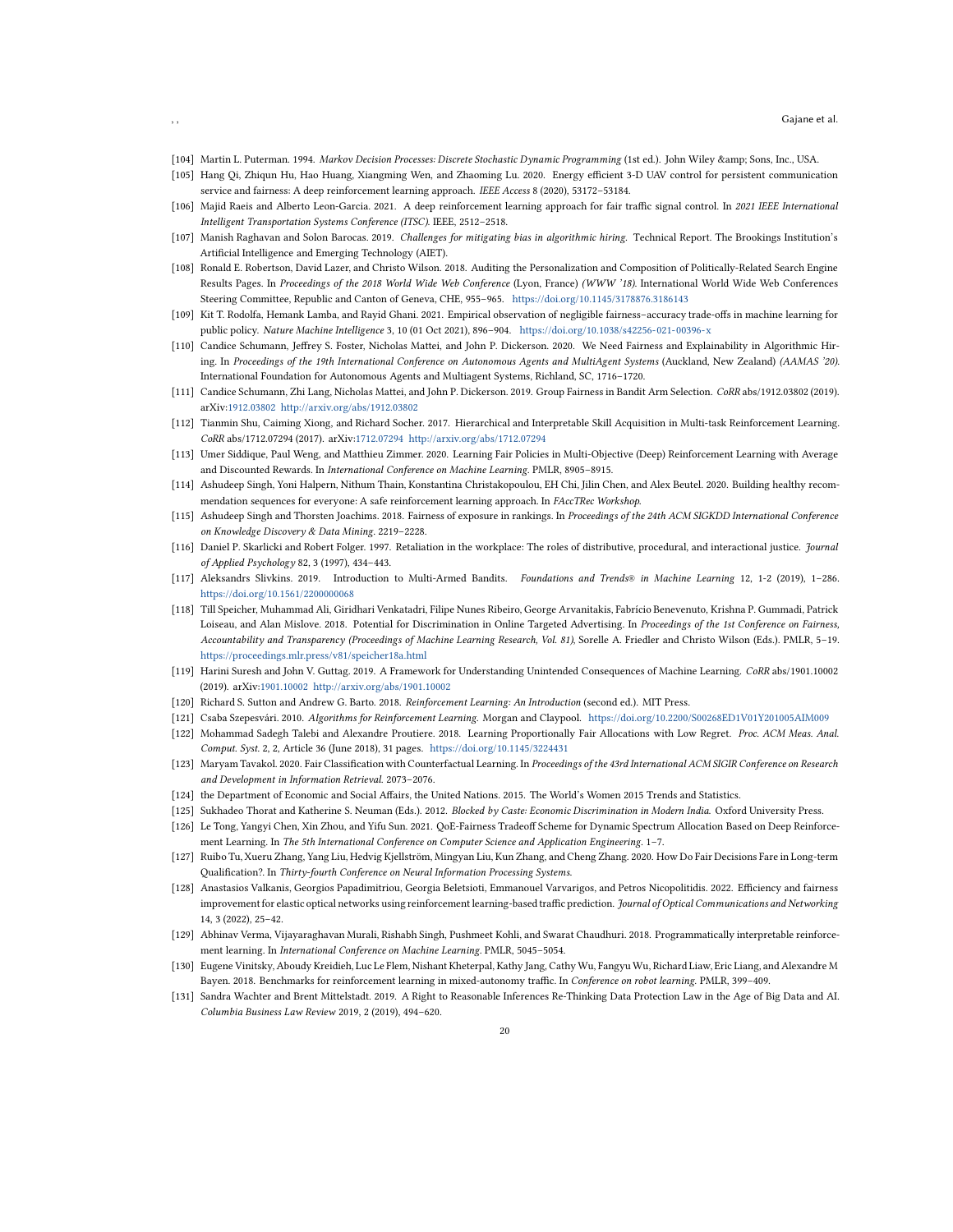Survey on Fair Reinforcement Learning: Theory and Practice , ,

- <span id="page-20-4"></span>[132] Guang Wang, Shuxin Zhong, Shuai Wang, Fei Miao, Zheng Dong, and Desheng Zhang. 2021. Data-Driven Fairness-Aware Vehicle Displacement for Large-Scale Electric Taxi Fleets. In 2021 IEEE 37th International Conference on Data Engineering (ICDE). IEEE, 1200–1211.
- <span id="page-20-11"></span>[133] Jane X Wang, Edward Hughes, Chrisantha Fernando, Wojciech M Czarnecki, Edgar A Duéñez-Guzmán, and Joel Z Leibo. 2019. Evolving Intrinsic Motivations for Altruistic Behavior. In Proceedings of the 18th International Conference on Autonomous Agents and MultiAgent Systems. 683–692.
- <span id="page-20-8"></span>[134] Lequn Wang, Yiwei Bai, Wen Sun, and Thorsten Joachims. 2021. Fairness of Exposure in Stochastic Bandits. In Proceedings of the 38th International Conference on Machine Learning (Proceedings of Machine Learning Research, Vol. 139), Marina Meila and Tong Zhang (Eds.). PMLR, 10686–10696. <https://proceedings.mlr.press/v139/wang21b.html>
- <span id="page-20-0"></span>[135] Mei Wang and Weihong Deng. 2020. Mitigating bias in face recognition using skewness-aware reinforcement learning. In Proceedings of the IEEE/CVF Conference on Computer Vision and Pattern Recognition. 9322–9331.
- [136] Yuyan Wang, Xuezhi Wang, Alex Beutel, Flavien Prost, Jilin Chen, and Ed H. Chi. 2021. Understanding and Improving Fairness-Accuracy Trade-Offs in Multi-Task Learning. Association for Computing Machinery, New York, NY, USA, 1748–1757. <https://doi.org/10.1145/3447548.3467326>
- <span id="page-20-7"></span>[137] Min Wen, Osbert Bastani, and Ufuk Topcu. 2021. Algorithms for Fairness in Sequential Decision Making. In Proceedings of The 24th International Conference on Artificial Intelligence and Statistics (Proceedings of Machine Learning Research, Vol. 130), Arindam Banerjee and Kenji Fukumizu (Eds.). PMLR, 1144–1152. <https://proceedings.mlr.press/v130/wen21a.html>
- <span id="page-20-12"></span>[138] Min Wen, Osbert Bastani, and Ufuk Topcu. 2021. Algorithms for Fairness in Sequential Decision Making. In International Conference on Artificial Intelligence and Statistics. PMLR, 1144–1152.
- [139] Ning Xie, Gabrielle Ras, Marcel van Gerven, and Derek Doran. 2020. Explainable Deep Learning: A Field Guide for the Uninitiated. CoRR abs/2004.14545 (2020). arXiv[:2004.14545 https://arxiv.org/abs/2004.14545](https://arxiv.org/abs/2004.14545)
- <span id="page-20-1"></span>[140] Meguru Yamazaki and Miki Yamamoto. 2021. Fairness Improvement of Congestion Control with Reinforcement Learning. Journal of Information Processing 29 (2021), 592–595.
- <span id="page-20-2"></span>[141] Mingqi Yuan, Qi Cao, Man-on Pun, and Yi Chen. 2020. Fairness-Oriented User Scheduling for Bursty Downlink Transmission Using Multi-Agent Reinforcement Learning. arXiv preprint arXiv:2012.15081 (2020).
- <span id="page-20-13"></span>[142] Rich Zemel, Yu Wu, Kevin Swersky, Toni Pitassi, and Cynthia Dwork. 2013. Learning Fair Representations. In Proceedings of the 30th International Conference on Machine Learning (Proceedings of Machine Learning Research, Vol. 28), Sanjoy Dasgupta and David McAllester (Eds.). PMLR, Atlanta, Georgia, USA, 325–333. <https://proceedings.mlr.press/v28/zemel13.html>
- <span id="page-20-9"></span>[143] Chongjie Zhang and Julie A Shah. 2014. Fairness in multi-agent sequential decision-making. In Advances in Neural Information Processing Systems. 2636–2644.
- <span id="page-20-3"></span>[144] Dell Zhang and Jun Wang. 2021. Recommendation Fairness: From Static to Dynamic. arXiv preprint arXiv:2109.03150 (2021).
- [145] Haodi Zhang, Zihang Gao, Yi Zhou, Hao Zhang, Kaishun Wu, and Fangzhen Lin. 2019. Faster and Safer Training by Embedding High-Level Knowledge into Deep Reinforcement Learning. CoRR abs/1910.09986 (2019). arXiv[:1910.09986](https://arxiv.org/abs/1910.09986)<http://arxiv.org/abs/1910.09986>
- [146] Xueru Zhang and Mingyan Liu. 2020. Fairness in Learning-Based Sequential Decision Algorithms: A Survey. CoRR abs/2001.04861 (2020). arXiv[:2001.04861 https://arxiv.org/abs/2001.04861](https://arxiv.org/abs/2001.04861)
- [147] Han Zhao and Geoffrey J. Gordon. 2019. Inherent Tradeoffs in Learning Fair Representations. Curran Associates Inc., Red Hook, NY, USA.
- <span id="page-20-5"></span>[148] Qinyun Zhu and Jae Oh. 2018. Deep Reinforcement Learning for Fairness in Distributed Robotic Multi-type Resource Allocation. In 2018 17th IEEE International Conference on Machine Learning and Applications (ICMLA). IEEE, 460–466.
- <span id="page-20-10"></span>[149] Matthieu Zimmer, Claire Glanois, Umer Siddique, and Paul Weng. 2021. Learning fair policies in decentralized cooperative multi-agent reinforcement learning. In International Conference on Machine Learning. PMLR, 12967–12978.

# <span id="page-20-6"></span>A LIST OF SYMBOLS

- A Set of arms/actions
- C Context
- $\delta$  Confidence in a Probably Approximate Correct(PAC) bound
- $\Delta_{gap}$  Difference between the maximum and the second maximum expected rewards in Celis et al. [18]
- $\Delta_{qap}$  Lower bound on the difference in expected reward of the optimal action and any other extremal action in a convex set seen by the learner[63]
- D Diameter of the Markov Chain in Zhu and Oh [\[148](#page-20-5)]
- $d$  Dimension of a feature vector
- $\gamma$  Discount factor
- $\epsilon$  Accuracy in a Probably Approximate Correct(PAC) bound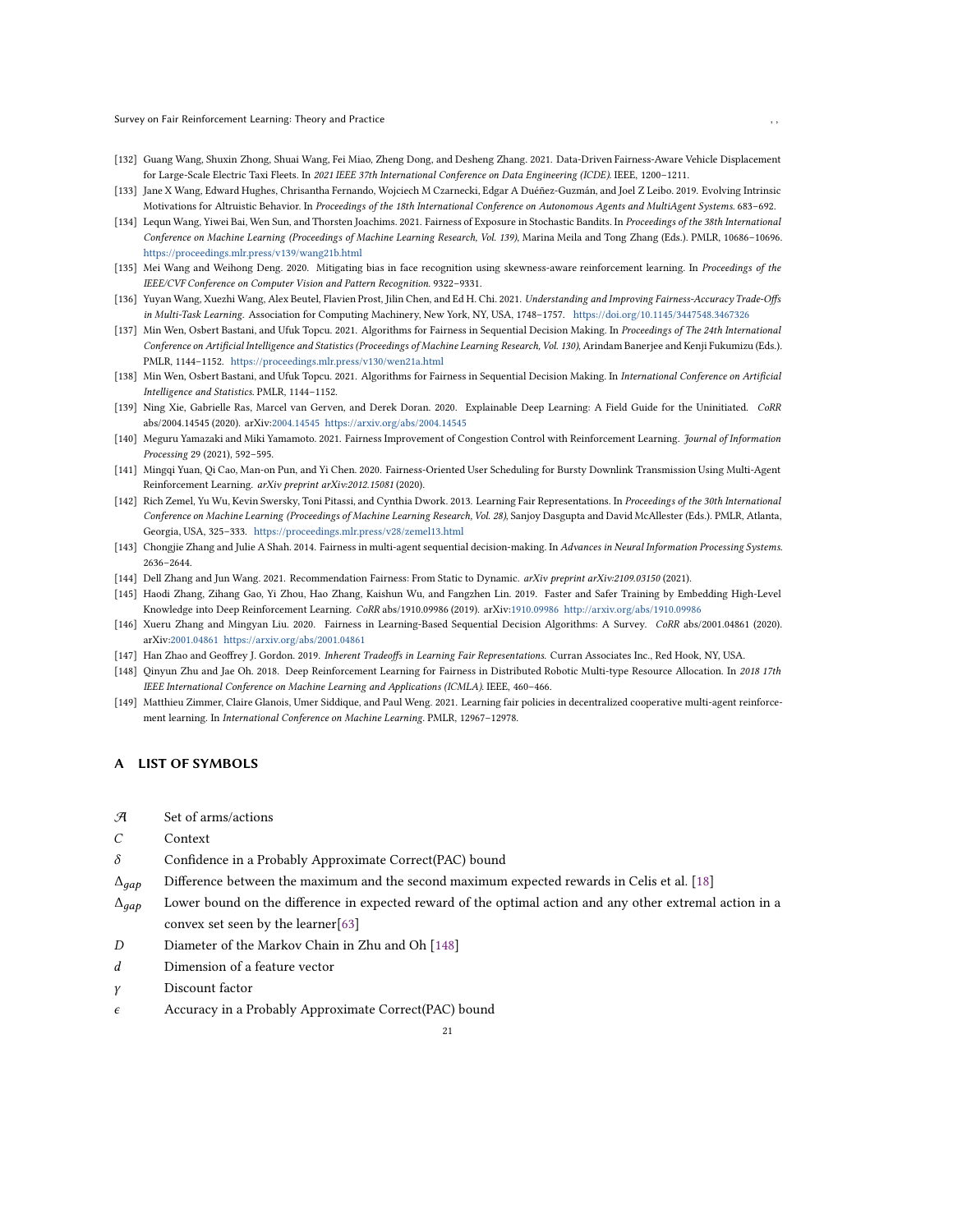, , Gajane et al.

- $\epsilon$  Tolerance w.r.t. demographic parity in Wen et al. [\[137\]](#page-20-7)
- $\eta$  Design parameter which controls the priority of meeting the fairness requirement in Li et al. [\[76\]](#page-17-10)

```
\kappa 1 - rad\sqrt{\frac{2\log(2dT/\delta)}{T\lambda}} [63]
```
- $\lambda$  Measure of how quickly an agent can learn from uniformly random actions [63]
- $m$  Maximum number of arms that can be played simultaneously in Li et al. [\[76](#page-17-10)]
- $K$  Number of agents in Zhu and Oh [\[148\]](#page-20-5)
- N Number of episodes
- rad Radius of a ball
- $S$  Set of states
- $f$  Problem-dependent value from Jabbari et al. [\[59\]](#page-17-9)
- $L$  Upper bound on the  $L2$  norm of all the feature vectors [56]
- T Time horizon
- $t$  Index of a time step

# <span id="page-21-0"></span>B THEORY OF FAIR-RL

Joseph et al. [63] consider contextual bandits in which each arm (i.e., individual) is represented by a vector of d features. For this setting, they propose an algorithm called RIDGEFAIR<sub>m</sub> with a regret bound of  $\tilde{O}(d|\mathcal{A}|^2\sqrt{T})$ . Secondly, they provide an algorithm for infinite bandits. Recall that, in this setting the learner sees a convex set of arms contained in a ball of radius *rad*. The provided algorithm has a regret bound of  $\tilde{O}\left(\frac{rad^6\Psi^2}{\kappa^2\hbar^2\hbar^2}\right)$  $\frac{rad^6\Psi^2}{\kappa^2\lambda^2\Delta_{gap}^2}$  where  $\lambda$  measures how quickly an agent can learn from uniformly random actions,  $\kappa = 1-rad\sqrt{\frac{2\log{(2dT/\delta)}}{T\lambda}}$ , and  $\Delta_{gap}$  is a lower bound on the difference in expected reward of the optimal action and any other extremal action in a convex set seen by the learner.

Liu et al. [\[85\]](#page-18-9) propose using individual fairness in stochastic bandits. To that end, they impose: i) smooth fairness constraint - two arms with similar distribution should be selected with similar probability, and ii) calibrated fairness constraint - sample each arm with probability equal to its reward being the greatest. The authors elucidate how these two constraints address the first two critiques of meritocratic fairness presented earlier. As it turns out, this notion of exact calibrated fairness is not possible to achieve during the learning phase, hence the authors aim to minimize expected cumulative amount by which the algorithm violates calibrated fairness constraint across time-steps. They propose a variation of Thompson sampling adhering to smooth fairness for total variation distance and prove a  $\tilde{O}\left((|\mathcal{A}|T)^{2/3}\right)$  upper bound on fairness regret. Furthermore, they also modify their algorithm for dueling bandits and prove a  $\tilde{O}\left(|\mathcal{A}|^{4/3}T^{2/3}\right)$ bound on fairness regret.

Gillen et al. [46] consider individual fairness constraints governed by a Mahalanobis similarity metric in linear contextual bandits. The authors assume that the algorithm has access to an oracle that can ascertain what it means to be fair, but cannot explicitly enunciate the fairness metric. The fairness constraint necessitates that the difference between the probabilities with which any two actions are taken is bounded by the distance between their contexts. After the learner makes its decisions, it receives feedback from the oracle specifying for which pairs of contexts the fairness constraint was violated. The goal is to guarantee near-optimal regret (with respect to the best fair policy), while violating the fairness constraints as infrequently as possible. They propose an algorithm, which – i) achieves regret of  $\tilde{O}(\vert\mathcal{A}\vert^2d^2\log(T)+d\sqrt{T}\right)$  with a high probability, where  $d$  is the dimension of the context vectors, and ii) violates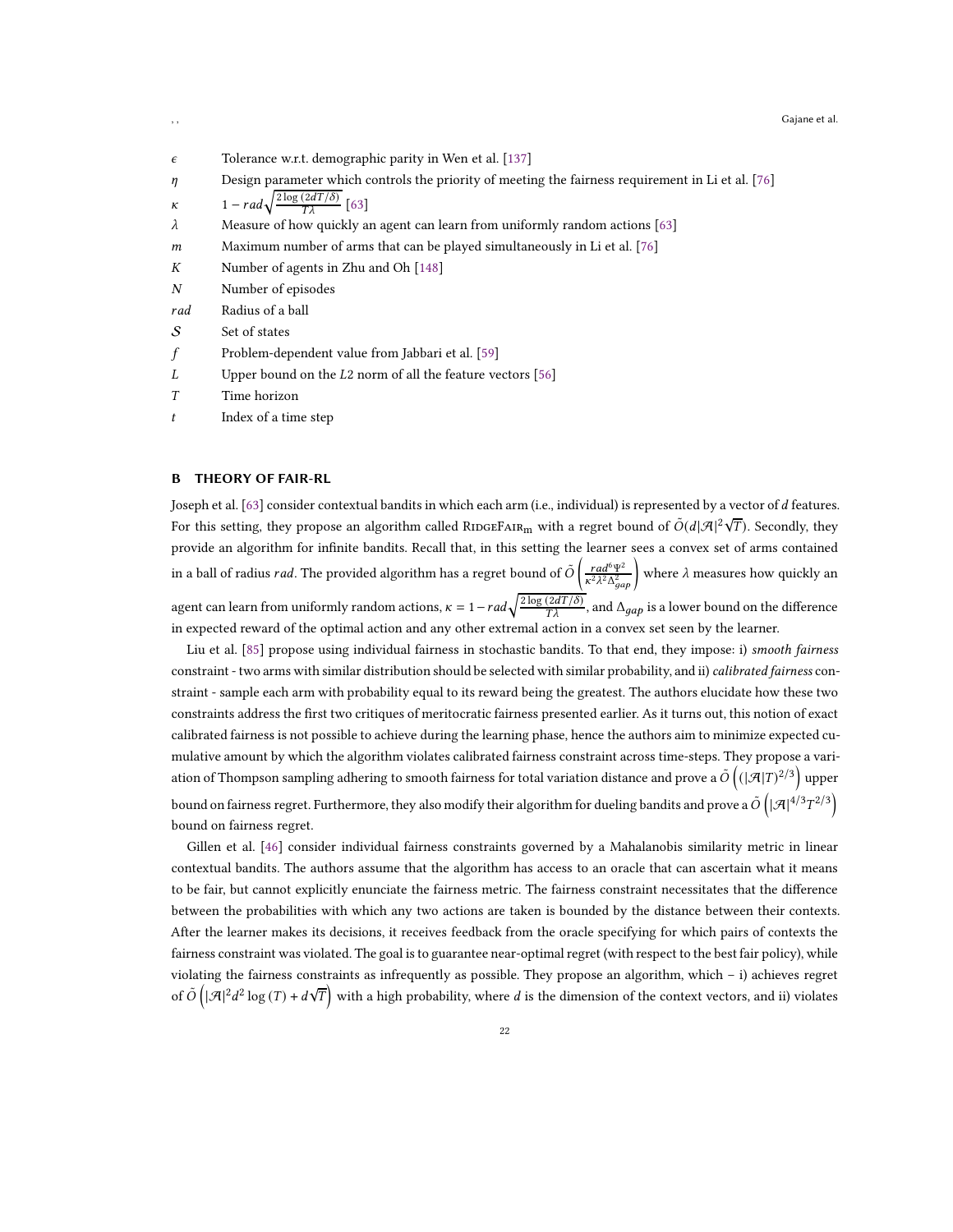the fairness constraint by more than  $\epsilon$  on at most  $O(|\mathcal{A}|^2d^2\log{(d/\epsilon)})$  steps. The above guarantees are obtained by setting  $\epsilon = O(1/T)$ . Other trade-offs between regret and fairness violations are also possible.

In the setting explored by Schumann et al. [111], the reward for each arm belonging to protected groups is additionally corrupted with a bias term. The performance measure is cumulative regret ignoring the bias terms. The authors propose an algorithm called GroupFairTopInterval which can accommodate both their definitions of group fairness – demographic parity and proportional parity.

Wen et al. [\[137](#page-20-7)] develop fair decision-making policies in discounted MDPs. They consider the episodic case where the system is reset after a fixed number of steps. They distinguish between the quality of outcomes for the decisionmaker and the quality of outcomes for an individual with the latter being termed as *individual rewards*. Individual rewards are assumed to be state independent. The goal is to learn an optimal policy that does not favor the majority sub-population over the minority sub-population in terms of individual rewards. In particular, their goal works with demographic parity and equal opportunity [\[50\]](#page-17-5). The performance bound is the expected regret in terms of cumulative reward for the decision-maker over total number of episodes N. They use explore-then-commit strategy [\[72\]](#page-17-22) where the number of exploration episodes is computed using the number of steps in an episode, number of states, an upper bound on the reward, and other problem-dependant factors. They guarantee that the above strategy satisfies demographic parity with arbitrary tolerance  $\epsilon$  and prove  $O\left(\left(N^{2/3}+1/\epsilon^2\right)\log{(1/\delta)}\right)$  upper bound on the expected regret with probability  $1-\delta$ . A noteworthy caveat for this bound is that the reference optimal policy is required to satisfy a stricter level of fairness.

Li et al. [\[76](#page-17-10)] explore a variation of classical stochastic bandits called combinatorial sleeping bandits in which multiple arms (upto  $m$ ) can be simultaneously played and an arm could sometimes be "sleeping" (i.e., unavailable). The fairness criterion is to have a minimum selection fraction for each individual arm. They propose a variation of UCB algorithm [\[9\]](#page-15-15) called Learning with Fairness Guarantee (LFG) which satisfies asymptotic fairness guarantee. As a performance measure, they use time-average regret which is the difference between the expected per-step reward of the optimal policy satisfying the fairness criterion and that of the considered algorithm. They provide an instance-independent<sup>[3](#page-22-0)</sup> upper bound on the time-average regret of  $\frac{|\mathcal{A}|}{2\eta}$  + O  $\left( \frac{\sqrt{m |\mathcal{A}| T \log T} + |\mathcal{A}|}{T} \right)$ for LFG, where  $\eta$  is a design parameter which controls the priority of meeting the fairness requirement. The authors enlist real-time scheduling in wireless networks, ad placement in online advertising systems, and task assignment in crowd-sourcing platforms as practical applications and present experimental results on simulations showing competent performance of LFG.

Patil et al. [\[97\]](#page-18-10) consider stochastic bandits where the minimum selection fraction of each arm is limited to  $\left[0,\frac{1}{|\mathcal{A}|-1}\right]$  . The performance measure is called fairness-aware regret in which the expected cumulative reward of the considered algorithm is compared to that of an optimal policy satisfying the fairness constraint. They propose a meta-algorithm called FAIR-Learn which either selects the arm straying the most from the fairness constraint if such an arm exists or selects an arm according to the MAB algorithm used as a black-box. The authors prove that the fairness guarantees hold uniformly over time and provide a  $O(\sqrt{T \log T})$  bound on the fairness-awareness regret.

Wang et al. [\[134\]](#page-20-8) aim to achieve merit-based fairness of exposure to the items while optimizing utility to the users in classical stochastic bandits and stochastic linear bandits. The fairness constraint requires that each arm receives an amount of exposure proportional to its merit, where merit is quantified through an application-dependent merit function given to the algorithm. They characterize the merit function – i) to have some minimum positive constant merit, and ii) to be Lipschitz continuous. The necessity of these two conditions is established by proving a  $O(T)$ 

<span id="page-22-0"></span><sup>3</sup> See definition 7 in Slivkins [\[117](#page-19-20)]